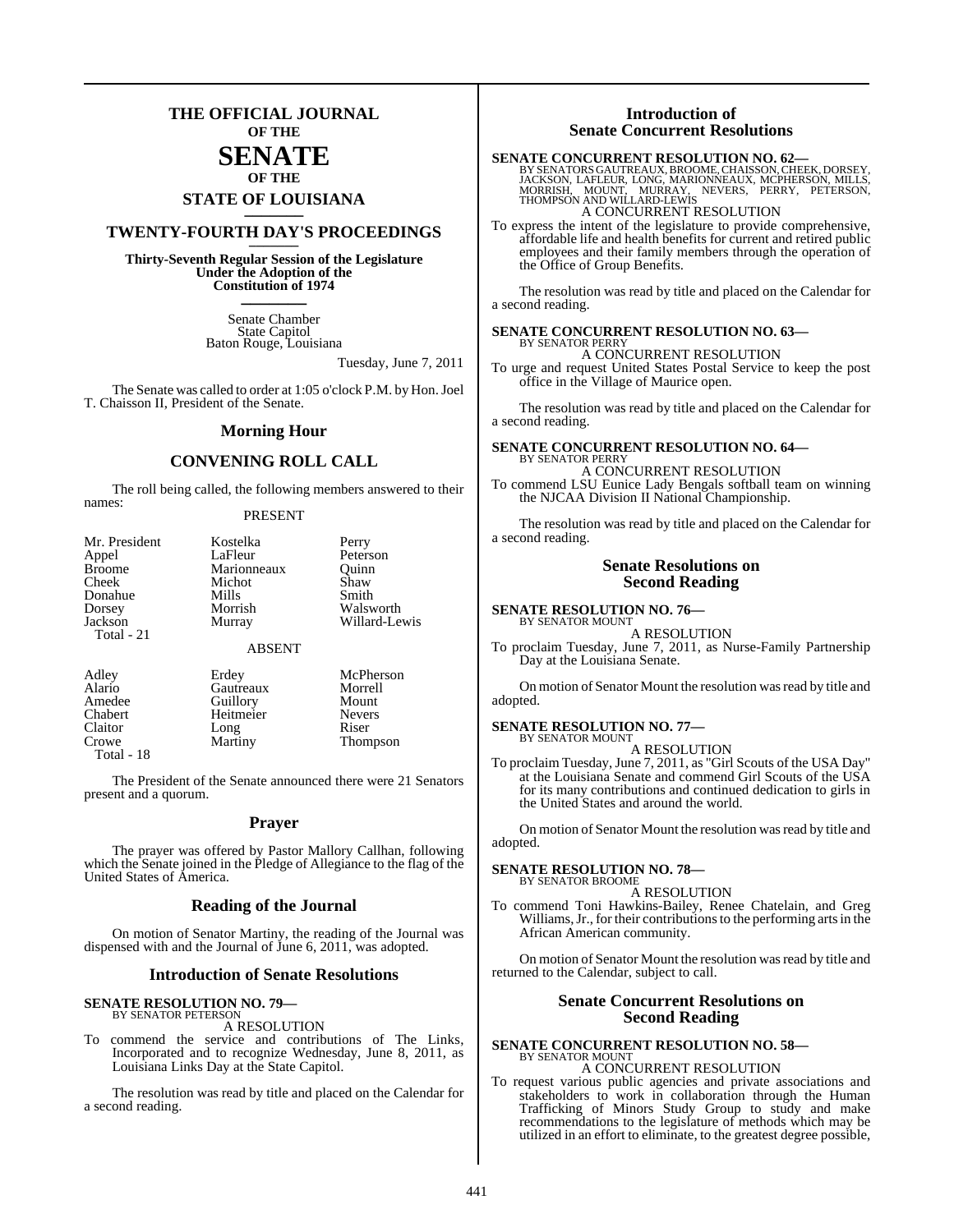the problem of human trafficking of minors in the state of Louisiana.

The concurrent resolution was read by title. Senator Mount moved to adopt the Senate Concurrent Resolution.

## **ROLL CALL**

The roll was called with the following result:

### YEAS

| Mr. President |
|---------------|
| Alario        |
| Appel         |
| <b>Broome</b> |
| Chabert       |
| Cheek         |
| Claitor       |
| Donahue       |
| Dorsey        |
| Jackson       |
| Total - 28    |
|               |

Kostelka Peterson<br>LaFleur Ouinn LaFleur Quinn<br>Marionneaux Riser Marionneaux Riser<br>
Martiny Shaw Martiny Shaw<br>Michot Smith Michot<br>Mills Mills Thompson<br>Morrish Walsworth Morrish Walsworth<br>
Mount Willard-Le Murray Perry

**NAYS** 

Willard-Lewis

### Total - 0

### ABSENT

| Adley      | Gautreaux | McPherson     |
|------------|-----------|---------------|
| Amedee     | Guillory  | Morrell       |
| Crowe      | Heitmeier | <b>Nevers</b> |
| Erdev      | Long      |               |
| Total - 11 |           |               |

The Chair declared the Senate adopted the Senate Concurrent Resolution and ordered it sent to the House.

### **SENATE CONCURRENT RESOLUTION NO. 59—** BY SENATOR MOUNT

A CONCURRENT RESOLUTION To commend and congratulate SamHouston High School on winning the Class 4A Girls High School State Softball Championship.

The concurrent resolution was read by title. Senator Mount moved to adopt the Senate Concurrent Resolution.

## **ROLL CALL**

The roll was called with the following result:

### YEAS

| Mr. President | Kostelka    | Peterson      |
|---------------|-------------|---------------|
| Alario        | LaFleur     | Ouinn         |
| Appel         | Marionneaux | Riser         |
| <b>Broome</b> | Martiny     | Shaw          |
| Chabert       | Michot      | Smith         |
| Cheek         | Mills       | Thompson      |
| Claitor       | Morrish     | Walsworth     |
| Donahue       | Mount       | Willard-Lewis |
| Dorsey        | Murray      |               |
| Jackson       | Perry       |               |
| Total - 28    |             |               |

**NAYS** 

Total - 0

# **Page 2 SENATE 24th DAY'S PROCEEDINGS**

### ABSENT

| Adley      |  |
|------------|--|
| Amedee     |  |
| Crowe      |  |
| Erdey      |  |
| Total - 11 |  |

Total - 12

Gautreaux McPherson<br>
Guillory Morrell Amedee Guillory Morrell

The Chair declared the Senate adopted the Senate Concurrent Resolution and ordered it sent to the House.

### **SENATE CONCURRENT RESOLUTION NO. 60—** BY SENATOR MILLS

Heitmeier Long

A CONCURRENT RESOLUTION

To urge and request the Louisiana Workforce Commission to establish a website to provide relevant and current information to the oilfield workers of Louisiana.

The concurrent resolution was read by title. Senator Mills moved to adopt the Senate Concurrent Resolution.

### **ROLL CALL**

The roll was called with the following result:

### YEAS

| Mr. President | Kostelka      | Perry         |
|---------------|---------------|---------------|
| Alario        | LaFleur       | Peterson      |
| Appel         | Marionneaux   | Ouinn         |
| Broome        | Martiny       | Riser         |
| Chabert       | Michot        | Shaw          |
| Cheek         | Mills         | Smith         |
| Donahue       | Morrish       | Thompson      |
| Dorsey        | Mount         | Walsworth     |
| Jackson       | Murray        | Willard-Lewis |
| Total - 27    |               |               |
|               | <b>NAYS</b>   |               |
| Total $-0$    |               |               |
|               | <b>ABSENT</b> |               |
| Adley         | Erdey         | Long          |
| Amedee        | Gautreaux     | McPherson     |
| Claitor       | Guillory      | Morrell       |
| Crowe         | Heitmeier     | <b>Nevers</b> |

The Chair declared the Senate adopted the Senate Concurrent Resolution and ordered it sent to the House.

### **Message from the House**

### **ASKING CONCURRENCE IN HOUSE BILLS AND JOINT RESOLUTIONS**

### June 6, 2011

To the Honorable President and Members of the Senate:

I am directed to inform your honorable body that the House of Representatives has finally passed and asks your concurrence in the following House Bills and Joint Resolutions:

| HB No. 92         | HB No. 255 | HB No. 293 |
|-------------------|------------|------------|
| <b>HB</b> No. 361 | HB No. 414 | HB No. 416 |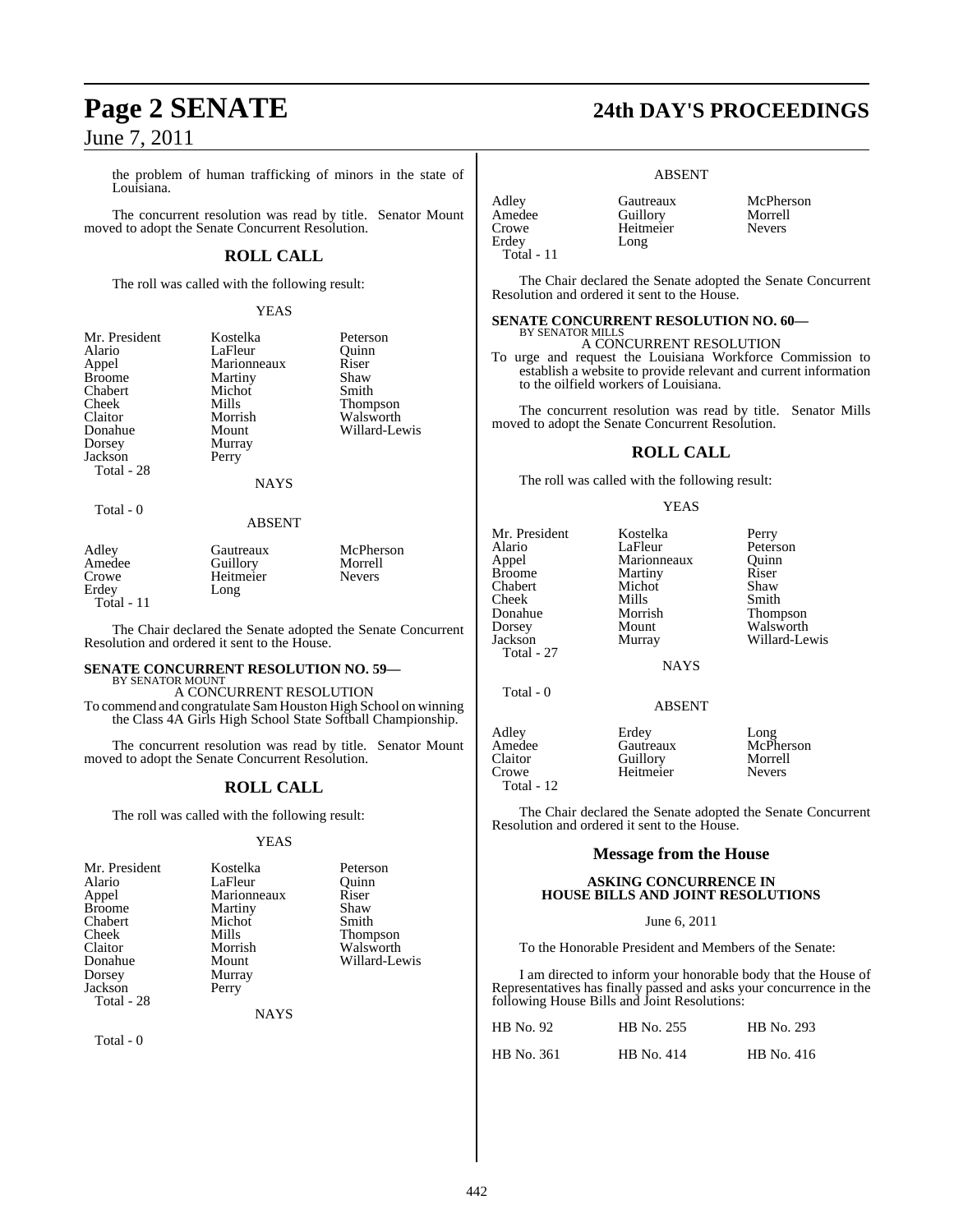# **24th DAY'S PROCEEDINGS Page 3 SENATE**

| HB No. 423 | HB No. 465 | HB No. 471 |
|------------|------------|------------|
| HB No. 530 | HB No. 642 | HB No. 643 |

Respectfully submitted, ALFRED W. SPEER Clerk of the House of Representatives

### **House Bills and Joint Resolutions**

Senator Mount asked for and obtained a suspension of the rules to read House Bills and Joint Resolutions a first and second time by title and refer them to committee.

### **HOUSE BILL NO. 92—**

- BY REPRESENTATIVES TALBOT, ANDERS, ARMES, ARNOLD, AUSTIN<br>BROOSN, BOBBY BADON, BALDONE, BARRAS, BARROW, BISHOP, BURFORD, HENRY BURNS, BURRELL, CHAMPAGNE,<br>CHANDLER, CHANEY, CORTEZ, CROMER, DOERGE, DOVE,<br>ELLINGTON, FANNIN, GE
- To amend and reenact R.S. 33:423.2 and to enact R.S. 33:2570, relative to the city of Harahan; to provide that the position of assistant chief of police is in the unclassified service; to provide relative to the duties of the assistant chief of police; and to provide for related matters.

The bill was read by title and referred by the President to the Committee on Local and Municipal Affairs.

## **HOUSE BILL NO. 255—**

BY REPRESENTATIVE BURRELL AN ACT

To amend and reenact R.S. 46:2138 and Children's Code Article 1566, relative to domestic abuse assistance; to provide for petitions for protective orders; to authorize clerical assistance by domestic violence advocates; to provide for definitions; and to provide for related matters.

The bill was read by title and referred by the President to the Committee on Judiciary A.

**HOUSE BILL NO. 293—** BY REPRESENTATIVES DOVE AND RICHARD AN ACT

To amend and reenact R.S. 44:4.1(B)(33) and to enact R.S. 56:6(34) and 433.1(A)(4), relative to the powers and authority of the Wildlife and Fisheries Commission; to authorize the commission to regulate and permit the taking of certain species of fish; to authorize the commission to require the use of vessel monitoring systems on vessels engaged in commercial harvest from the public oyster seed grounds; and to provide for related matters.

The bill was read by title and referred by the President to the Committee on Natural Resources.

### **HOUSE BILL NO. 361—** BY REPRESENTATIVE ROY

AN ACT

To amend and reenact R.S.  $32:398(K)(1)(a)$ , relative to accident reports; to provide for a definition of a news-gathering organization; and to provide for related matters.

The bill was read by title and referred by the President to the Committee on Judiciary A.

### **HOUSE BILL NO. 414—**

BY REPRESENTATIVES LOPINTO AND MORENO AN ACT

To amend and reenact Code of Criminal Procedure Articles 880 and  $892(B)(1)(introducing paragram)$  and (c) and R.S.  $15:571.3(A)(1), (B)(1)(a), (2),$  and  $(3),$  and  $(C), 571.4, 571.5(A),$ 574.9(E), 828(B), and 833.1(E), to enact R.S. 15:571.3(B)(4), and to repeal Code of Criminal Procedure Article 890.1 and R.S. 15:571.6 and 571.8, relative to diminution of sentence and parole eligibility; to provide for the receipt of credit for prior custody; to provide for inclusion of the Uniform Sentencing Commitment Order in documents accompanying post-sentence sheriff's statement; to provide with respect to the earning of diminution of sentence for certain offenses; to provide for the reorganization of certain provisions oflawregarding diminution ofsentence; to provide for applicability; to authorize diminution of sentence for certain offenses; to provide for the forfeiture of earned credits toward the reduction of the projected good time parole supervision date; to provide forthe forfeiture of credit for time served in actual custody; to provide for the earning of additional credits toward the reduction of the projected good time parole supervision date; and to provide for related matters.

The bill was read by title and referred by the President to the Committee on Judiciary B.

### **HOUSE BILL NO. 416—**

BY REPRESENTATIVE LOPINTO AN ACT

To amend and reenact R.S. 15:574.4(A)(1), relative to parole eligibility; to provide for parole eligibility for certain offenders after serving a certain portion of the criminal sentence; to provide for exceptions; and to provide for related matters.

The bill was read by title and referred by the President to the Committee on Judiciary B.

**HOUSE BILL NO. 423—** BY REPRESENTATIVES HOWARD AND SMILEY

AN ACT To amend and reenact R.S. 49:214.6.3(B)(5), relative to wetlands mitigation; to authorize the acquisition of property for wetlands mitigation associated with the Comite River Diversion Project, Amite River and Tributaries, Louisiana project under certain conditions; and to provide for related matters.

The bill was read by title and referred by the President to the Committee on Natural Resources.

### **HOUSE BILL NO. 465—**

BY REPRESENTATIVES NORTON, ARMES, AUSTIN BADON, BOBBY<br>BADON, BALDONE, BARROW, BISHOP, HENRY BURNS, BURRELL,<br>CARMODY, DIXON, GISCLAIR, HONORE, MORENO, RICHARD, GARY<br>SMITH, PATRICIA SMITH, ST. GERMAIN, STIAES, AND THIERRY AN ACT

To amend and reenact Children's Code Article 612(A)(2), relative to child abuse; to provide that a preliminary investigation shall include an immediate assessment of certain visitation or custody orders; to require the Department of Children and Family Services to request a temporary restraining order if it determines that any previous ordered visitation or custody would put the child's health and safety at risk; and to provide for related matters.

The bill was read by title and referred by the President to the Committee on Health and Welfare.

## **HOUSE BILL NO. 471—** BY REPRESENTATIVE GUILLORY

AN ACT

To amend and reenact R.S. 40:1299.28 and to enact R.S. 40:1299.27.1, relative to lead-free pipes, fittings, fixtures, solder, or flux; to provide for the use, introduction into commerce, and sale of certain pipes, fittings, fixtures, solder, or flux; to require lead-free pipes, fittings, fixtures, solder, or flux; to provide for exclusions; to provide for labeling; to provide for

# June 7, 2011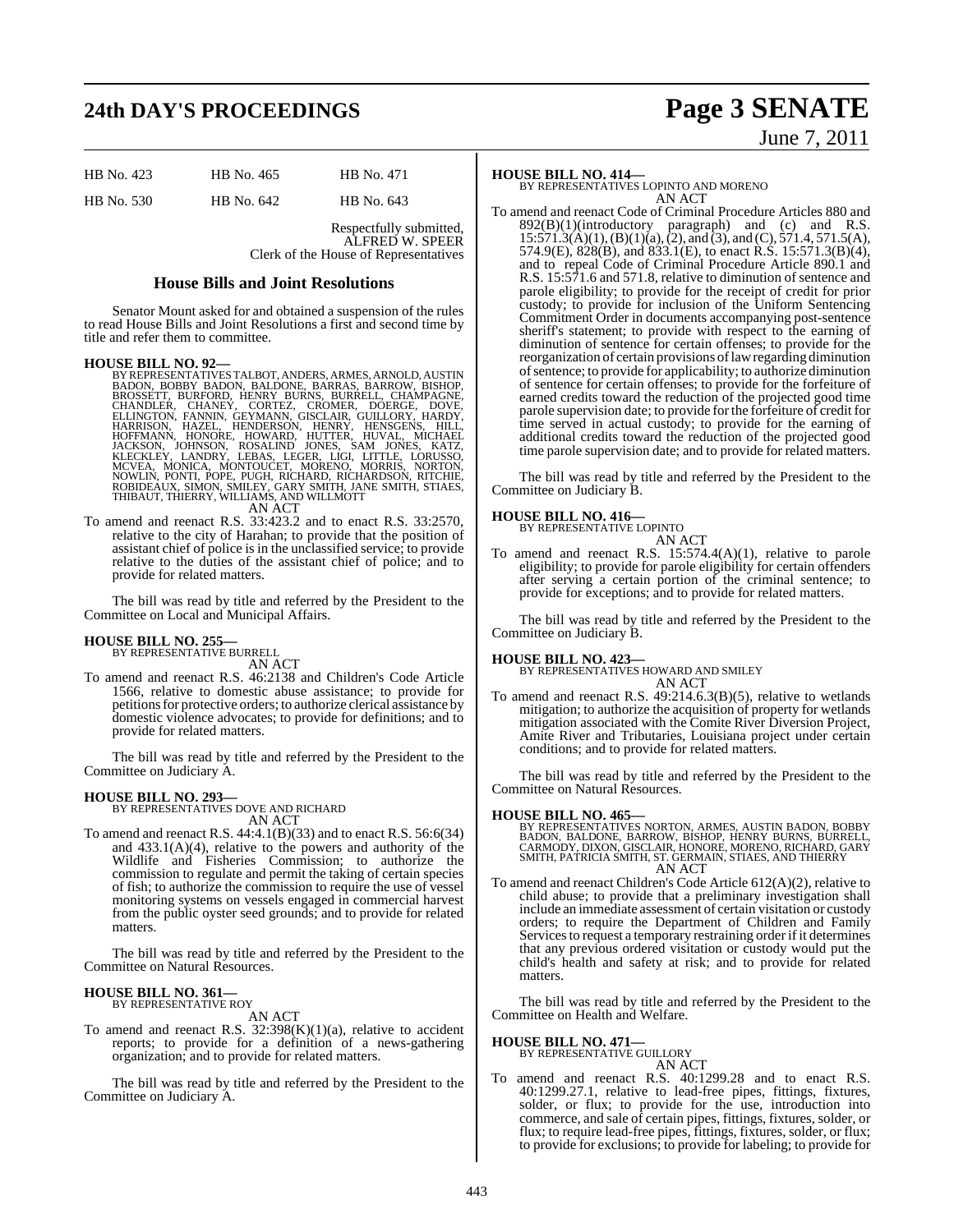definitions; to provide for the authority of the Department of Health and Hospitals; to provide for enforcement; to provide for an effective date; and to provide for related matters.

The bill was read by title and referred by the President to the Committee on Environmental Quality.

### **HOUSE BILL NO. 530—** BY REPRESENTATIVE PEARSON

AN ACT

To amend and reenact R.S. 11:403(5), 450(B), 612(1), and 701(5)(b) through (e) and to enact R.S. 11:102(D) and 701(5)(f), relative to state retirement systems; to provide with respect to employer contributions; to provide with respect to benefit calculation; to provide with respect to system funding; to provide an effective date; and to provide for related matters.

The bill was read by title and referred by the President to the Committee on Retirement.

### **HOUSE BILL NO. 642— (Substitute for HouseBill No. 440 by Representative Burford)**

BY REPRESENTATIVES BURFORD, ARMES, HENRY BURNS,<br>CHANDLER, CHANEY, GISCLAIR, HAZEL, HOFFMANN, HOWARD,<br>MONTOUCET,NOWLIN,PUGH,GARY SMITH,JANE SMITH,TUCKER, WILLMOTT, AND WOOTON AN ACT

To amend and reenact R.S. 37:1031(A)(introductory paragraph) and (D),  $1033(A)(3)$  and  $(4)$ ,  $(B)$ ,  $(D)(1)$ ,  $(F)$ , and  $(H)$  and  $1034(3)$ , andR.S. 40:2120.4(B)(1), 2120.5(D), and 2179(C), to enact R.S. 37:1031(A)(5) and (E) and R.S. 40:2119, and to repeal R.S.  $37:1033(\widetilde{G})$ , relative to home- and community-based providers; to provide for the applicability of statutory provisions governing direct service workers; to provide for appropriate training of direct service workers; to provide for the termination of authorization of direct service workers to perform certain procedures; to require the department to develop a comprehensive plan regarding the quality of services provided to individuals receiving home- and community-based services; to provide for licensure procedures and requirements applicable to granting deemed status to home- and community-based providers; to extend the application of state laws governing direct service workers to all direct service workers regardless of the type of compensation; and to provide for related matters.

The bill was read by title and referred by the President to the Committee on Health and Welfare.

## **HOUSE BILL NO. 643— (Substitute for HouseBill No. 558 by Representative Johnson)** BY REPRESENTATIVE JOHNSON

AN ACT

To enact Part VIII of Chapter 11 of Title 18 of the Louisiana Revised Statutes of 1950, to be comprised ofR.S. 18:1551 through 1555, relative to campaign finance; to provide certain special provisions applicable under certain specific circumstances when a candidate is deceased; to provide relative to contribution limitations under certain circumstances; and to provide for related matters.

The bill was read by title and referred by the President to the Committee on Senate and Governmental Affairs.

### **House Concurrent Resolutions on Second Reading**

# **HOUSE CONCURRENT RESOLUTION NO. 147—** BY REPRESENTATIVE HOFFMANN A CONCURRENT RESOLUTION

To commend the Louisiana State University School of Veterinary Medicine on its accomplishments and contributions and to request that it continue to increase the percentage of Louisiana resident students in each class, especially Louisiana residents interested in large animal studies, and that it report to the House Committee on Education and the Senate Committee on

## **Page 4 SENATE 24th DAY'S PROCEEDINGS**

Education by October first each year regarding its progress in implementing this policy.

The resolution was read by title. Senator Walsworth moved to concur in the House Concurrent Resolution.

## **ROLL CALL**

The roll was called with the following result:

### YEAS

Mr. President Kostelka Perry<br>Adlev LaFleur Peters Peterson<br>Quinn Alario Long Quinr<br>Broome Marionneaux Riser Marionneaux Riser<br>Michot Shaw Chabert Michot Shaw<br>Cheek Mills Smith Cheek Mills Smith Claitor Morrish Thompson Donahue Mount Walsworth<br>
Dorsey Murray Willard-Le Murray Willard-Lewis<br>Nevers **Jackson**  Total - 29 **NAYS**  Total - 0 ABSENT Amedee Gautreaux McPherson<br>
Appel Guillory Morrell Guillory Crowe Heitmeier<br>Erdey Martiny Martiny Total - 10

The Chair declared the Senate concurred in the House Concurrent Resolution and ordered it returned to the House.

## **HOUSE CONCURRENT RESOLUTION NO. 148—**

BY REPRESENTATIVE MONICA A CONCURRENT RESOLUTION

To commend Leroy D. Williams, president of the St. John the Baptist Parish Library Board of Control, for forty-five years of outstanding service.

The resolution was read by title. Senator Chaisson moved to concur in the House Concurrent Resolution.

### **ROLL CALL**

The roll was called with the following result:

### YEAS

| Mr. President<br>Adley<br>Alario<br>Broome<br>Chabert | LaFleur<br>Long<br>Marionneaux<br>Michot<br>Mills | Peterson<br>Ouinn<br>Riser<br>Shaw<br>Smith |
|-------------------------------------------------------|---------------------------------------------------|---------------------------------------------|
| Cheek                                                 | Morrish                                           | <b>Thompson</b>                             |
| Claitor<br>Donahue                                    | Mount<br>Murray                                   | Walsworth<br>Willard-Lewis                  |
| Dorsey<br>Jackson                                     | <b>Nevers</b><br>Perry                            |                                             |
| Total - 28                                            | <b>NAYS</b>                                       |                                             |
| Total - 0                                             | ABSENT                                            |                                             |

Kostelka

Amedee Gautreaux Martiny<br>Appel Guillory McPher: Appel Guillory McPherson Crowe Heitmeier<br>Erdev Kostelka Total - 11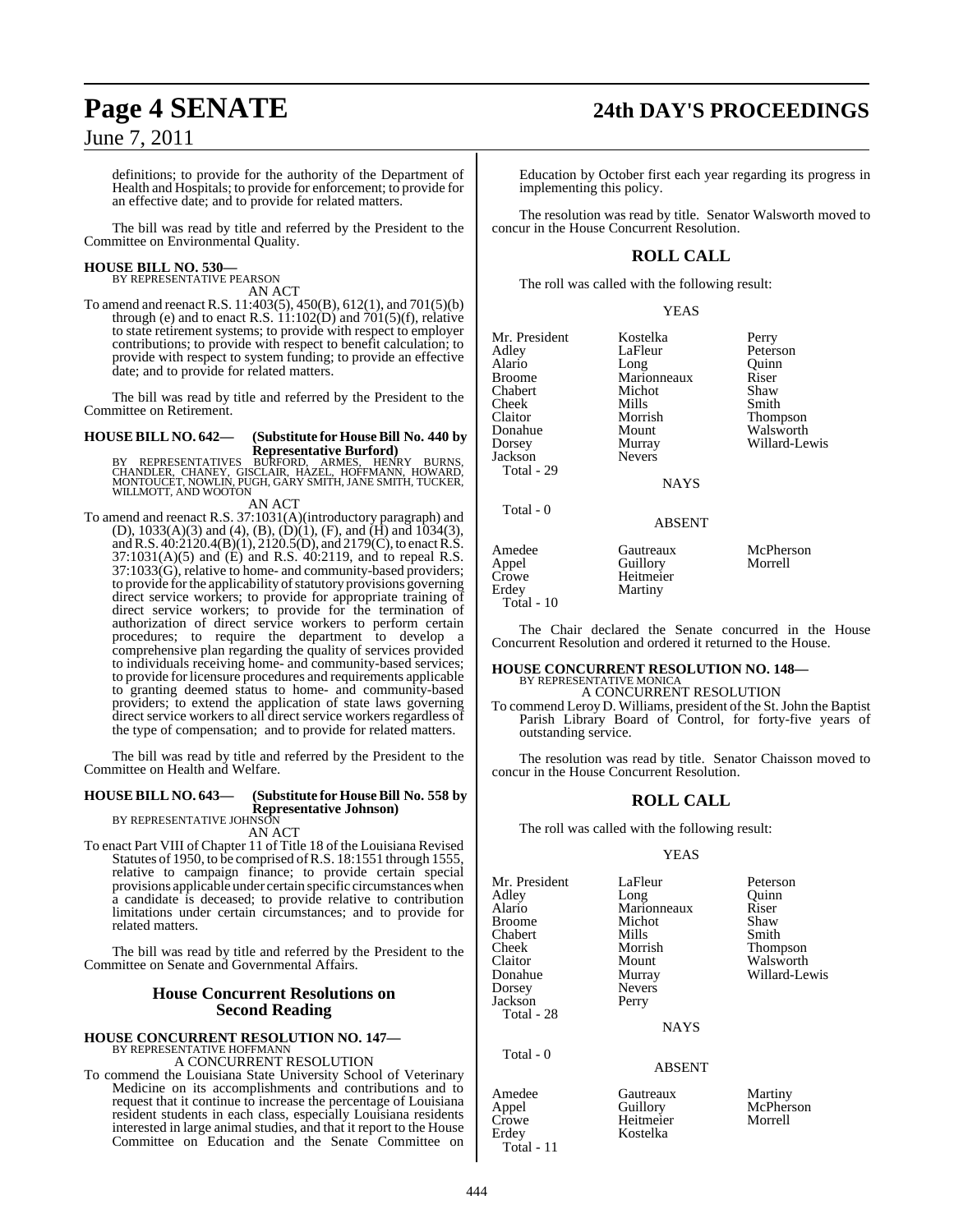# **24th DAY'S PROCEEDINGS Page 5 SENATE**

The Chair declared the Senate concurred in the House Concurrent Resolution and ordered it returned to the House.

## **HOUSE CONCURRENT RESOLUTION NO. 149—** BY REPRESENTATIVE MONICA

A CONCURRENT RESOLUTION

To commend Norris J. Millet, vice president of the St. John the Baptist Parish Library Board of Control, for forty-five years of outstanding service.

The resolution was read by title. Senator Chaisson moved to concur in the House Concurrent Resolution.

### **ROLL CALL**

The roll was called with the following result:

### YEAS

| Mr. President<br>Adley<br>Alario<br><b>Broome</b><br>Chabert<br>Cheek<br>Claitor<br>Donahue<br>Dorsey<br>Jackson<br>Total - 29 | Kostelka<br>LaFleur<br>Long<br>Marionneaux<br>Michot<br>Mills<br>Morrish<br>Mount<br>Murray<br><b>Nevers</b><br><b>NAYS</b> | Perry<br>Peterson<br>Ouinn<br>Riser<br>Shaw<br>Smith<br>Thompson<br>Walsworth<br>Willard-Lewis |
|--------------------------------------------------------------------------------------------------------------------------------|-----------------------------------------------------------------------------------------------------------------------------|------------------------------------------------------------------------------------------------|
| Total - 0                                                                                                                      | <b>ABSENT</b>                                                                                                               |                                                                                                |
| Amedee<br>Appel<br>Crowe                                                                                                       | Gautreaux<br>Guillory<br>Heitmeier                                                                                          | McPherson<br>Morrell                                                                           |

The Chair declared the Senate concurred in the House Concurrent Resolution and ordered it returned to the House.

### **HOUSE CONCURRENT RESOLUTION NO. 152—** BY REPRESENTATIVE HARDY

Erdey Martiny

Total - 10

A CONCURRENT RESOLUTION

To urge and request that the United States Department of Housing and Urban Development provide funding to the Louisiana Legislative Auditor to enable the auditor to conduct best practice reviews, internal control assessments, and compliance audits of housing authorities within the state of Louisiana.

The resolution was read by title and referred by the President to the Committee on Senate and Governmental Affairs.

## **HOUSE CONCURRENT RESOLUTION NO. 153—** BY REPRESENTATIVE GARY SMITH A CONCURRENT RESOLUTION

To commend Charles J. Oubre for his many years of service as St. Charles Parish Clerk of Court.

The resolution was read by title. Senator Chaisson moved to concur in the House Concurrent Resolution.

### **ROLL CALL**

The roll was called with the following result:

### YEAS

| Mr. President | Guillory | Murray        |
|---------------|----------|---------------|
| Adley         | Jackson  | <b>Nevers</b> |
| Alario        | Kostelka | Perry         |
| Amedee        | LaFleur  | Peterson      |

# June 7, 2011

| Appel<br><b>Broome</b><br>Chabert<br>Cheek<br>Claitor<br>Donahue<br>Dorsey<br>Total $-33$ | Long<br>Marionneaux<br>McPherson<br>Michot<br>Mills<br>Morrish<br>Mount | Ouinn<br>Riser<br>Shaw<br>Smith<br><b>Thompson</b><br>Walsworth<br>Willard-Lewis |
|-------------------------------------------------------------------------------------------|-------------------------------------------------------------------------|----------------------------------------------------------------------------------|
|                                                                                           | <b>NAYS</b>                                                             |                                                                                  |
| Total - 0                                                                                 | <b>ABSENT</b>                                                           |                                                                                  |
| Crowe<br>Erdev                                                                            | Gautreaux<br>Heitmeier                                                  | Martiny<br>Morrell                                                               |

The Chair declared the Senate concurred in the House Concurrent Resolution and ordered it returned to the House.

### **HOUSE CONCURRENT RESOLUTION NO. 154—** BY REPRESENTATIVE HOFFMANI

A CONCURRENT RESOLUTION

To recognize November 2011 as Lung Cancer Awareness Month.

The resolution was read by title. Senator Walsworth moved to concur in the House Concurrent Resolution.

### **ROLL CALL**

The roll was called with the following result:

### YEAS

| Mr. President | Guillory    | Murray          |
|---------------|-------------|-----------------|
| Adley         | Jackson     | <b>Nevers</b>   |
| Alario        | Kostelka    | Perry           |
| Amedee        | LaFleur     | Peterson        |
| Appel         | Long        | Ouinn           |
| Broome        | Marionneaux | Riser           |
| Chabert       | McPherson   | Shaw            |
| Cheek         | Michot      | Smith           |
| Claitor       | Mills       | <b>Thompson</b> |
| Donahue       | Morrish     | Walsworth       |
| Dorsey        | Mount       | Willard-Lewis   |
| Total - 33    |             |                 |
|               | <b>NAYS</b> |                 |
|               |             |                 |

Total - 0

Total - 6

Crowe Gautreaux Martiny<br>
Erdey Heitmeier Morrell Heitmeier Total - 6

The Chair declared the Senate concurred in the House Concurrent Resolution and ordered it returned to the House.

ABSENT

**HOUSE CONCURRENT RESOLUTION NO. 155—** BY REPRESENTATIVES KATZ, BARROW, CHAMPAGNE, DOERGE,<br>HILL, HUTTER, ROSALIND JONES, LANDRY, MORENO, NORTON,<br>JANE SMITH, PATRICIA SMITH, ST. GERMAIN, STIAES, AND THIERRY

### A CONCURRENT RESOLUTION

To recognize Wednesday,June 15, 2011, as Capitol Day for the Cure and commend Susan G. Komen for the Cure® for its unwavering dedication to the fight against breast cancer.

The resolution was read by title. Senator Walsworth moved to concur in the House Concurrent Resolution.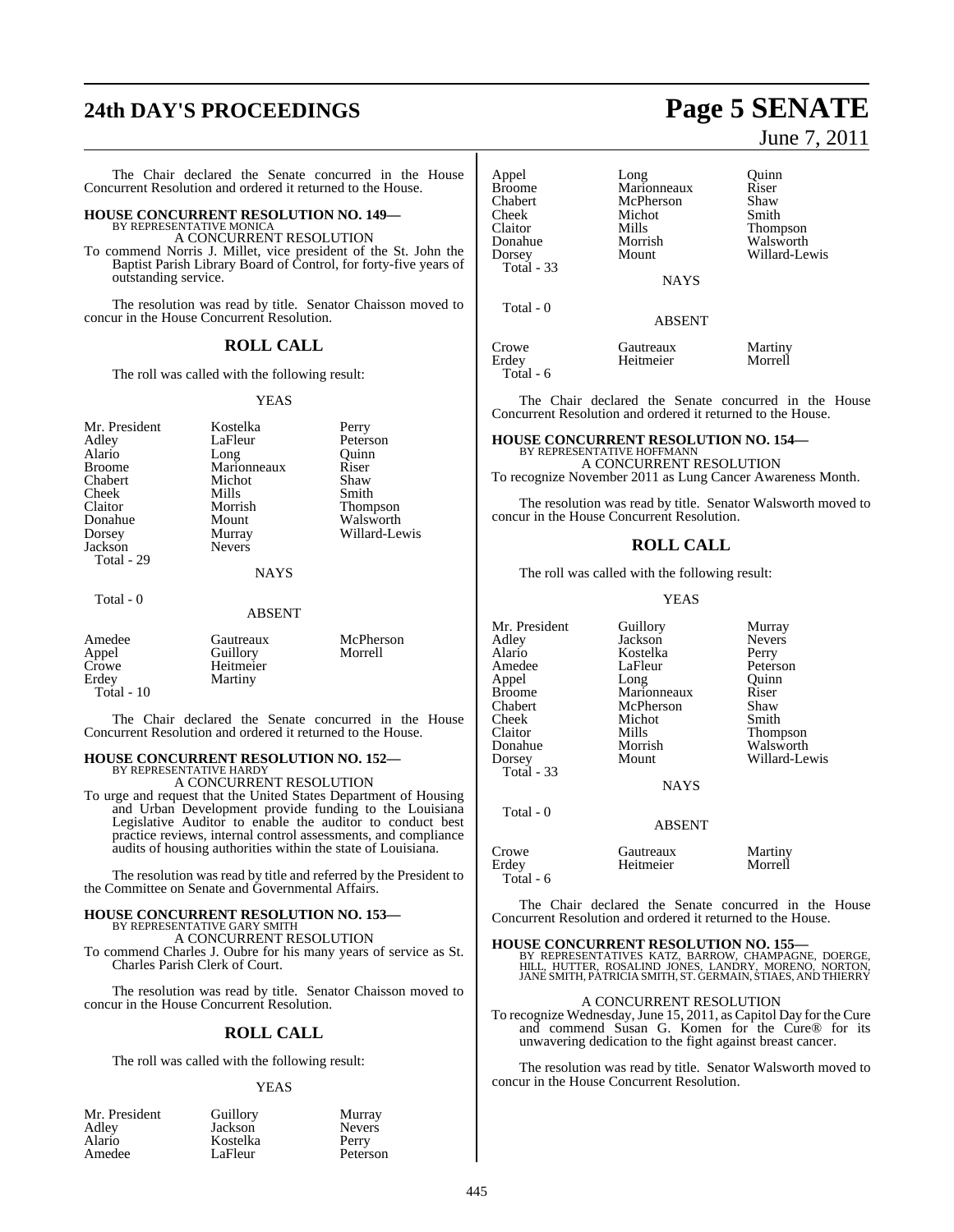## **ROLL CALL**

The roll was called with the following result:

### YEAS

| Mr. President     | Guillory      | Murray          |
|-------------------|---------------|-----------------|
| Adley             | Jackson       | <b>Nevers</b>   |
| Alario            | Kostelka      | Perry           |
| Amedee            | LaFleur       | Peterson        |
| Appel             | Long          | Ouinn           |
| <b>Broome</b>     | Marionneaux   | Riser           |
| Chabert           | McPherson     | Shaw            |
| Cheek             | Michot        | Smith           |
| Claitor           | Mills         | <b>Thompson</b> |
| Donahue           | Morrish       | Walsworth       |
| Dorsey            | Mount         | Willard-Lewis   |
| <b>Total - 33</b> |               |                 |
|                   | <b>NAYS</b>   |                 |
| Total - 0         |               |                 |
|                   | <b>ABSENT</b> |                 |

| Crowe     | Gautreaux | Martiny |
|-----------|-----------|---------|
| Erdey     | Heitmeier | Morrell |
| Total - 6 |           |         |

The Chair declared the Senate concurred in the House Concurrent Resolution and ordered it returned to the House.

**HOUSE CONCURRENT RESOLUTION NO. 156—** BY REPRESENTATIVES ANDERS, BISHOP, ELLINGTON, PUGH, PATRICIA SMITH, AND STIAES A CONCURRENT RESOLUTION

To recognize November 9, 2011, as Diabetic Peripheral Neuropathy (DPN) Awareness Day in Louisiana.

The resolution was read by title. Senator Riser moved to concur in the House Concurrent Resolution.

## **ROLL CALL**

The roll was called with the following result:

### YEAS

| Mr. President<br>Adley<br>Alario<br>Amedee<br>Appel<br><b>Broome</b><br>Chabert<br>Cheek<br>Claitor<br>Donahue<br>Dorsey<br>Guillory<br>Total - 34 | Jackson<br>Kostelka<br>LaFleur<br>Long<br>Marionneaux<br>Martiny<br>McPherson<br>Michot<br>Mills<br>Morrish<br>Mount<br>Murray<br><b>NAYS</b> | <b>Nevers</b><br>Perry<br>Peterson<br>Quinn<br>Riser<br>Shaw<br>Smith<br>Thompson<br>Walsworth<br>Willard-Lewis |
|----------------------------------------------------------------------------------------------------------------------------------------------------|-----------------------------------------------------------------------------------------------------------------------------------------------|-----------------------------------------------------------------------------------------------------------------|
| Total - 0                                                                                                                                          | <b>ABSENT</b>                                                                                                                                 |                                                                                                                 |
| Crowe<br>Erdey                                                                                                                                     | Gautreaux<br>Heitmeier                                                                                                                        | Morrell                                                                                                         |

Total - 5

The Chair declared the Senate concurred in the House Concurrent Resolution and ordered it returned to the House.

## **Page 6 SENATE 24th DAY'S PROCEEDINGS**

### **Reports of Committees**

The following reports of committees were received and read:

### **REPORT OF COMMITTEE ON**

### **JUDICIARY C**

Senator Yvonne Dorsey, Chairman on behalf of the Committee on Judiciary C, submitted the following report:

### June 7, 2011

To the President and Members of the Senate:

I am directed by your Committee on Judiciary C to submit the following report:

## **SENATE BILL NO. 247—** BY SENATOR WILLARD-LEWIS

AN ACT

To enact Section 6 of Subpart A of Part VI of Title 14 of the Louisiana Revised Statutes of 1950, to be comprised of R.S. 14:100.21, relative to offenses affecting the public safety; to create the crime of illegal disposal of waste; to provide for definitions; to provide for penalties; to provide for exceptions; and to provide for related matters.

Reported by substitute.

**HOUSE BILL NO. 49—**<br>
BY REPRESENTATIVES LEGER, ABRAMSON, ARNOLD, AUBERT,<br>
AUSTIN BADON, BOBBY BADON, BALDONE, BARROW, BILLIOT,<br>
BISHOP, BROSSETT, HENRY BURNS, TIM BURNS, CHAMPAGNE,<br>
CHANDLER, CHANEY, CONNICK, CORTEZ, DOWN

### AN ACT

To amend and reenact R.S. 14:46.2(A) and 46.3(A)(1) and (2), (B), and (D)(1) and to enact R.S. 14:46.2(D) and 46.3(A)(4) and (5) and (G), relative to human trafficking; to provide with respect to the crimes of human trafficking and trafficking of children for sexual purposes; to amend the elements of those crimes; to provide for definitions; to provide for penalties; and to provide for related matters.

Reported favorably.

# **HOUSE BILL NO. 118—** BY REPRESENTATIVE CARMODY

AN ACT

To amend and reenact R.S. 14:229(A), relative to the crime of the illegal use of a counterfeit trademark; to add possession with the intent to sell to the elements of the crime; and to provide for related matters.

Reported favorably.

**HOUSE BILL NO. 131—** BY REPRESENTATIVE TEMPLET AN ACT

To enact R.S. 15:542.1.4(C), relative to sex offenders; to provide relative to sex offender registration and notification requirements; to provide relative to failure to register; to provide relative to drivers' licenses and state identification cards issued to sex offenders; to provide for criminal penalties; and to provide for related matters.

Reported favorably.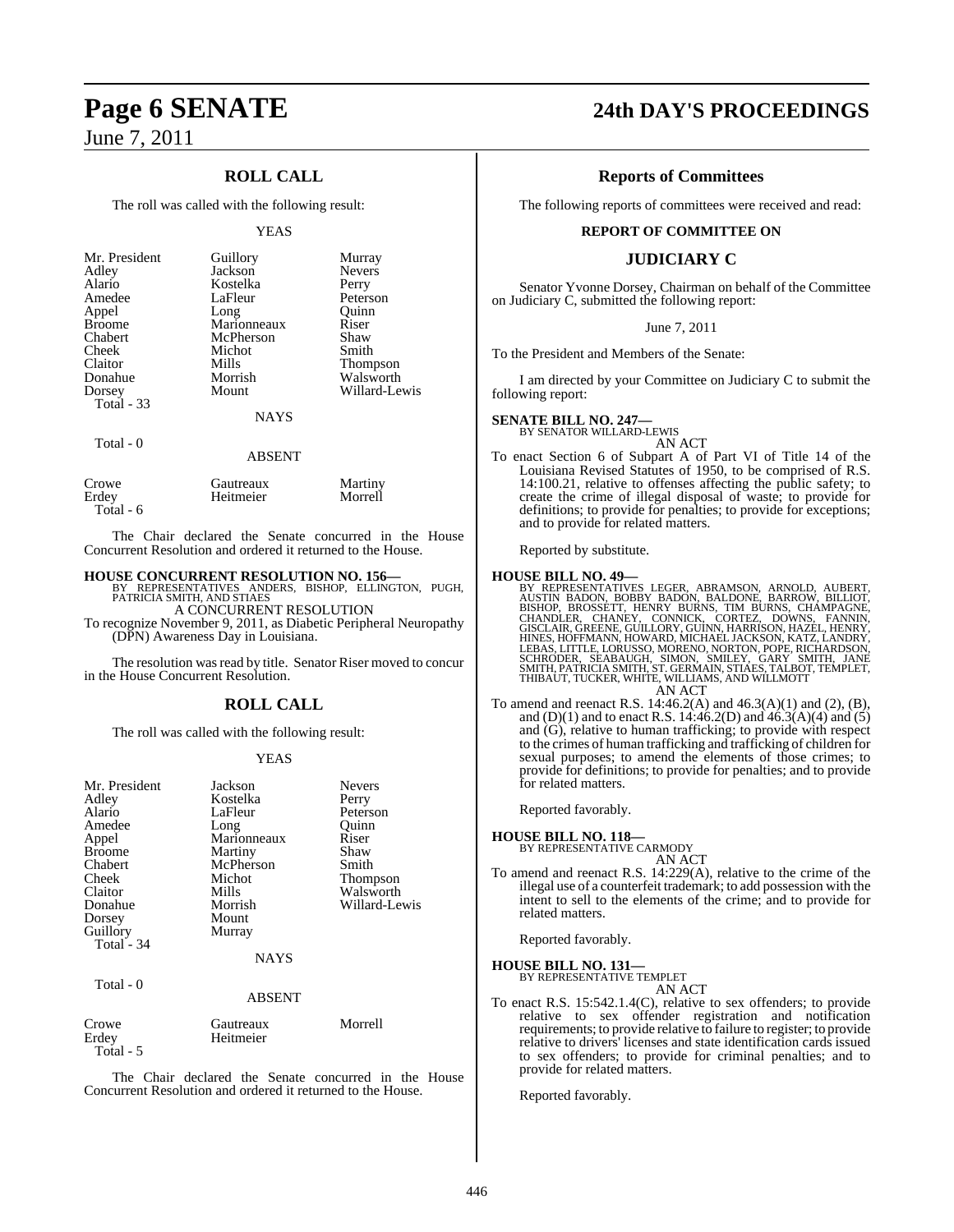# **24th DAY'S PROCEEDINGS Page 7 SENATE**

# June 7, 2011

**HOUSE BILL NO. 272—**<br>BY REPRESENTATIVES BISHOP, ARNOLD, AUSTIN BADON,<br>BROSSETT, HENDERSON, LEGER, AND STIAES AND SENATOR<br>MORRELL

AN ACT

To amend and reenact Code of Criminal Procedure Articles 211, 211.1, and 211.2 and to repeal Code of Criminal Procedure Articles 211.3, 211.4, 211.5, and 211.6, relative to arrest; to provide relative to the issuance of a written summons in lieu of arrest for certain crimes; and to provide for related matters.

Reported with amendments.

Respectfully submitted, YVONNE DORSEY Chairman

### **Senate Bills and Joint Resolutions on Second Reading Reported by Committees**

**SENATE BILL NO. 4—** BY SENATOR SHAW

AN ACT

To amend and reenact R.S. 11:2220(G), relative to the Municipal Police Employees Retirement System; to provide for employee and employer contributions under certain circumstances; to provide for an effective date; and to provide for related matters.

Reported favorably by the Committee on Retirement. The bill was read by title, ordered engrossed and recommitted to the Committee on Finance.

# **SENATE BILL NO. 5—** BY SENATOR APPEL

AN ACT

To amend and reenact R.S. 11:416(A)(3)(a) and to enact R.S. 11:446(H), (I), and (J), relative to the Louisiana State Employees' Retirement System; to allow for a change in beneficiary in certain circumstances and in relation to certain supplemental benefits; to provide for an effective date; and to provide for related matters.

Reported favorably by the Committee on Retirement. The bill was read by title, ordered engrossed and passed to a third reading.

## **SENATE BILL NO. 266— (Substitute of Senate Bill No. 183 by**

**Senator Appel)** BY SENATORS APPEL AND MURRAY

AN ACT

To amend and reenact R.S. 17:3217, to enact R.S. 17:3230, and to repeal R.S. 17:3215(2), relative to postsecondary education; to provide for the transfer of the University of New Orleans to the University of Louisiana System; to provide relative to the transfer of the facilities, resources, funds, obligations, and functions of the institution and related foundations; to provide for the transition responsibilities of the impacted institution and management boards and the division of administration; to provide for cooperative agreements; to provide relative to accreditation issues; to provide relative to funding; to provide relative to employees; to provide for effectiveness; and to provide for related matters.

Reported with amendments by the Committee on Finance.

### **SENATE COMMITTEE AMENDMENTS**

Amendments proposed by Senate Committee on Finance to Engrossed Senate Bill No. 266 by Senator Appel

### AMENDMENT NO. 1

In Senate Floor Amendment No.1 in the set of three amendments proposed by Senator Appel and adopted by the Senate on June 1, 2011, on page 1, at the end of line 5, after "**transfer.**" insert the following: "**Such funding and resources shall not impact the**

**Board of Regents' formula for equitable distribution of funds to institutions of higher education.**"

On motion of Senator Michot, the committee amendment was adopted. The amended bill was read by title, ordered reengrossed and passed to a third reading.

### **House Bills and Joint Resolutions on Second Reading Reported by Committees**

**HOUSE BILL NO. 31—** BY REPRESENTATIVES HARDY, CARMODY, CARTER, DOWNS, EDWARDS, AND SCHRODER

AN ACT

To amend and reenact R.S. 17:176(B) and (C), relative to standards for student participation in interscholastic athletics; to establish minimum academic eligibility requirements for participation by certain students in interscholastic athletics; to require the State Board of Elementary and Secondary Education to adopt a policy relative to such eligibility requirements; to provide for effectiveness; and to provide for related matters.

Reported favorably by the Committee on Education. The bill was read by title and referred to the Legislative Bureau.

# **HOUSE BILL NO. 37—** BY REPRESENTATIVE NOWLIN

AN ACT

To amend and reenact R.S. 47:2060, relative to the transmission of tax collection information by local tax collectors; to change the time period within which certain tax collection information must be transmitted; and to provide for related matters.

Reported favorably by the Committee on Revenue and Fiscal Affairs. The bill was read by title and referred to the Legislative Bureau.

## **HOUSE BILL NO. 76—** BY REPRESENTATIVE HUTTER

AN ACT To amend and reenactR.S. 32:387(B)(2) and to repeal R.S. 32:387.2, 387.3, 387.13, 387.15, and 387.18, relative to oversized vehicles; to provide authority to the Department of Transportation and Development to issue permits for oversized loads or vehicles; and to provide for related matters.

Reported favorably by the Committee on Transportation, Highways and Public Works. The bill was read by title and referred to the Legislative Bureau.

### **HOUSE BILL NO. 78—**

BY REPRESENTATIVE EDWARDS

AN ACT To amend and reenact R.S. 17:10.6(G), relative to school and district accountability; to provide relative to the auditing of a school system which is academically in crisis; and to provide for related matters.

Reported favorably by the Committee on Education. The bill was read by title and referred to the Legislative Bureau.

## **HOUSE BILL NO. 87—** BY REPRESENTATIVE BARRAS

AN ACT

To rename and designate the Jefferson Street bridge on Louisiana Highway 3156 in Iberia Parish as the "Joe Daigre Memorial Bridge"; and to provide for related matters.

Reported favorably by the Committee on Transportation, Highways and Public Works. The bill was read by title and referred to the Legislative Bureau.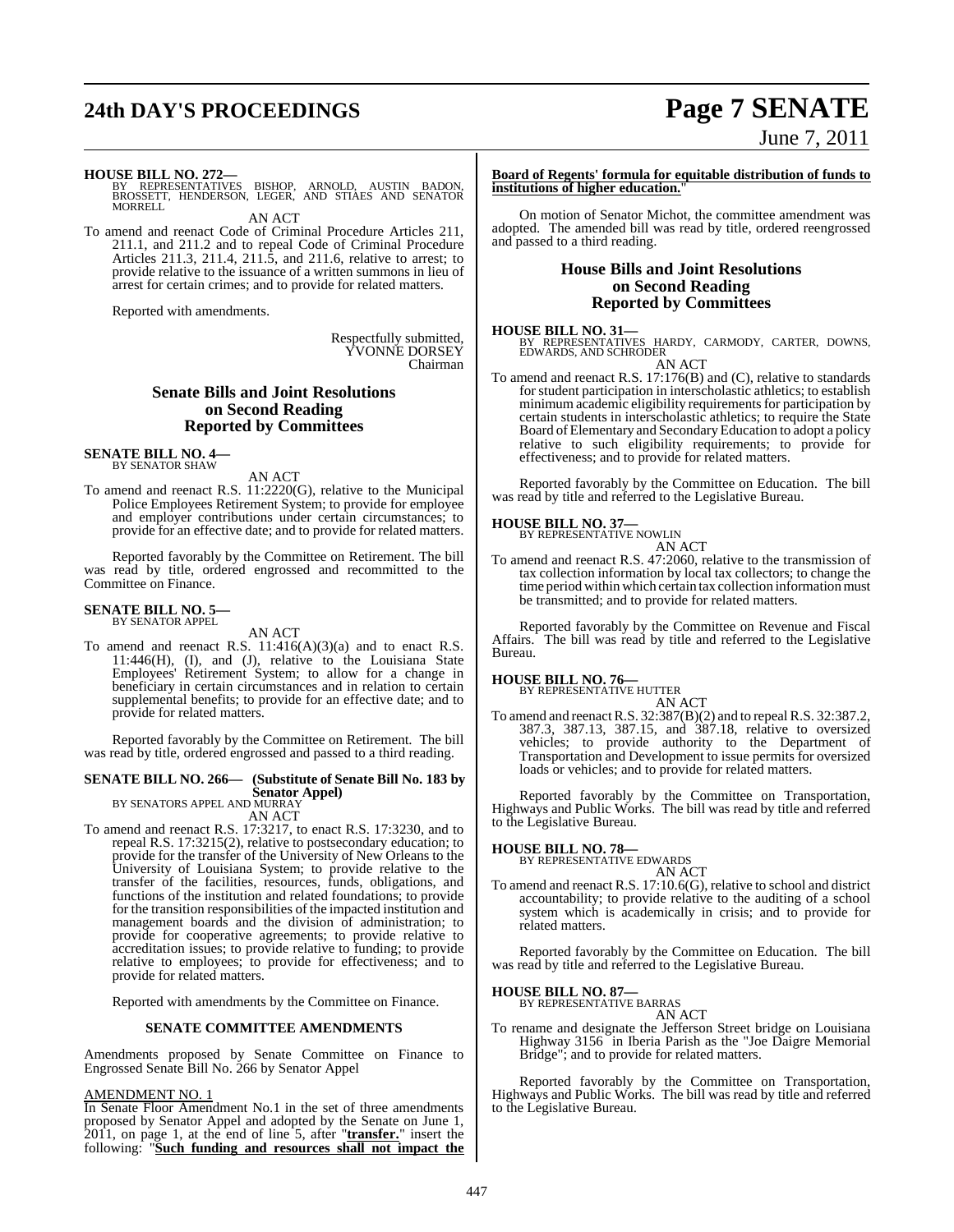## **Page 8 SENATE 24th DAY'S PROCEEDINGS**

## June 7, 2011

### **HOUSE BILL NO. 104—** BY REPRESENTATIVE DOWNS

AN ACT

To amend and reenact R.S. 47:1837(G), relative to hearings of the Louisiana Tax Commission; to require certain hearings of the commission to be held at the state capitol; to provide relative to the duties of the commission; and to provide for related matters.

Reported favorably by the Committee on Revenue and Fiscal Affairs. The bill was read by title and referred to the Legislative Bureau.

### **HOUSE BILL NO. 135—**

- BY REPRESENTATIVES NOWLIN, ANDERS, ARMES, ARNOLD,<br>AUBERT, BALDONE, BARRAS, BARROW, BILIOT, BROSSETT,<br>BURFORD, HENNY BURNS, TIM BURNS, CARMODY, CARTER,<br>CHANDLER, CHANEY, CORTEZ, DANAHAY, DIXON, DOERGE, DOVE.<br>ELLINGTON, FANN
- Proposing to add Article VII, Section 2.3 of the Constitution of Louisiana, relative to the authority to tax; to prohibit the state or any political subdivision from levying a new tax or fee upon the sale or transfer of immovable property; to provide for an effective date; to provide for submission of the proposed amendment to the electors; and to provide for related matters.

Reported favorably by the Committee on Revenue and Fiscal Affairs. The bill was read by title and referred to the Legislative Bureau.

### **HOUSE BILL NO. 149—** BY REPRESENTATIVE POPE

AN ACT

To amend and reenact R.S. 11:701(33)(a)(viii), relative to the Teachers' Retirement System of Louisiana; to exclude certain employees of the Louisiana High School Athletic Association from membership in such system; to provide an effective date; and to provide for related matters.

Reported favorably by the Committee on Retirement. The bill was read by title and referred to the Legislative Bureau.

### **HOUSE BILL NO. 150—** BY REPRESENTATIVE DOWNS

AN ACT

To enact R.S. 11:710(A)(4), relative to the Teachers' Retirement System of Louisiana; to allow certain retirees reemployed as adjunct professorsto receive benefits during reemployment; and to provide for related matters.

Reported favorably by the Committee on Retirement. The bill was read by title and recommitted to the Committee on Finance.

### **HOUSE BILL NO. 159—**

BY REPRESENTATIVE ROSALIND JONES AN ACT

To enact R.S. 33:9038.65, relative to the city of Monroe; to create the Ouachita Riverfront Development Commission as a special taxing district within the city; to provide relative to the purpose, boundaries, governance, and powers and duties of the district; to provide relative to district funding, including the authority to use tax increment financing; and to provide for related matters.

Reported favorably by the Committee on Local and Municipal Affairs. The bill was read by title and referred to the Legislative Bureau.

### **HOUSE BILL NO. 162—**

BY REPRESENTATIVE AUSTIN BADON AN ACT

To enact R.S. 33:9091.18, relative to Orleans Parish; to create the Pressburg East Neighborhood Improvement and Security District within the parish; to provide relative to the purpose, governance, and powers and duties of the district; to provide for the imposition of a parcel fee and for the use thereof; and to provide for related matters.

Reported favorably by the Committee on Local and Municipal Affairs. The bill was read by title and referred to the Legislative Bureau.

### **HOUSE BILL NO. 166—**

BY REPRESENTATIVES HOFFMANN, ANDERS, BALDONE, HENRY<br>BURNS,CARMODY,CHANEY,CONNICK,DOWNS,GISCLAIR,HARDY,<br>HENDERSON,HENRY,HOWARD,ROSALINDJONES,KATZ,LAFONTA,<br>LITTLE, LOPINTO, RICHARD, RICHARDSON, SEABAUGH, GARY<br>SMITH,JANE SMIT AN ACT

To designate portions of Louisiana highways to honor public service of Louisiana citizens; to designate Louisiana Highway 34 from Louisiana Highway 546 to Kings Lake Road as the "Corporal J.R. Searcy Memorial Highway"; to designate the section of United States Highway 51 from the intersection of Louisiana Highway 38 to the Mississippi state line as the ''Trooper Rudolph H. Miller Memorial Highway"; to designate the section of Louisiana Highway 118 from Florien to Kisatchie as the "Louisiana Maneuvers and Purple Heart Memorial Highway"; to designate the section of Louisiana Highway 749 from the intersection of West Martin Luther King Drive to the intersection ofLouisiana Highway 167 asthe "Griffin Pat Miller Memorial Highway"; and to provide for related matters.

Reported with amendments by the Committee on Transportation, Highways and Public Works.

### **SENATE COMMITTEE AMENDMENTS**

Amendments proposed by Senate Committee on Transportation, Highways and Public Works to Reengrossed House Bill No. 166 by Representative Hoffmann

### AMENDMENT NO. 1

On page 1, line 11, after "Highway";" insert "to designate the highway overpass on United States Highway 165 in Allen Parish in the town of Kinder, Louisiana, asthe "Staff Sergeant WilliamFrancis 'Bill' Manuel Memorial Overpass;'

### AMENDMENT NO. 2

On page 2, between lines 16 and 17, insert the following:

"Section 5. The highway overpass on United States Highway 165 in Allen Parish in the town of Kinder, Louisiana, shall hereinafter be known and designated as the "Staff Sergeant William Francis 'Bill' Manuel Memorial Overpass."

### AMENDMENT NO. 3

On page 2, line 17, after "Section" change "5" to "6".

On motion of Senator McPherson, the committee amendment was adopted. The amended bill was read by title and referred to the Legislative Bureau.

### **HOUSE BILL NO. 174—**

BY REPRESENTATIVE HENRY BURNS

- AN ACT
- To enact R.S. 32:408(B)(7), relative to commercial driver's licenses; to provide for a waiver of certain requirements for certain commercial drivers; and to provide for related matters.

Reported with amendments by the Committee on Transportation, Highways and Public Works.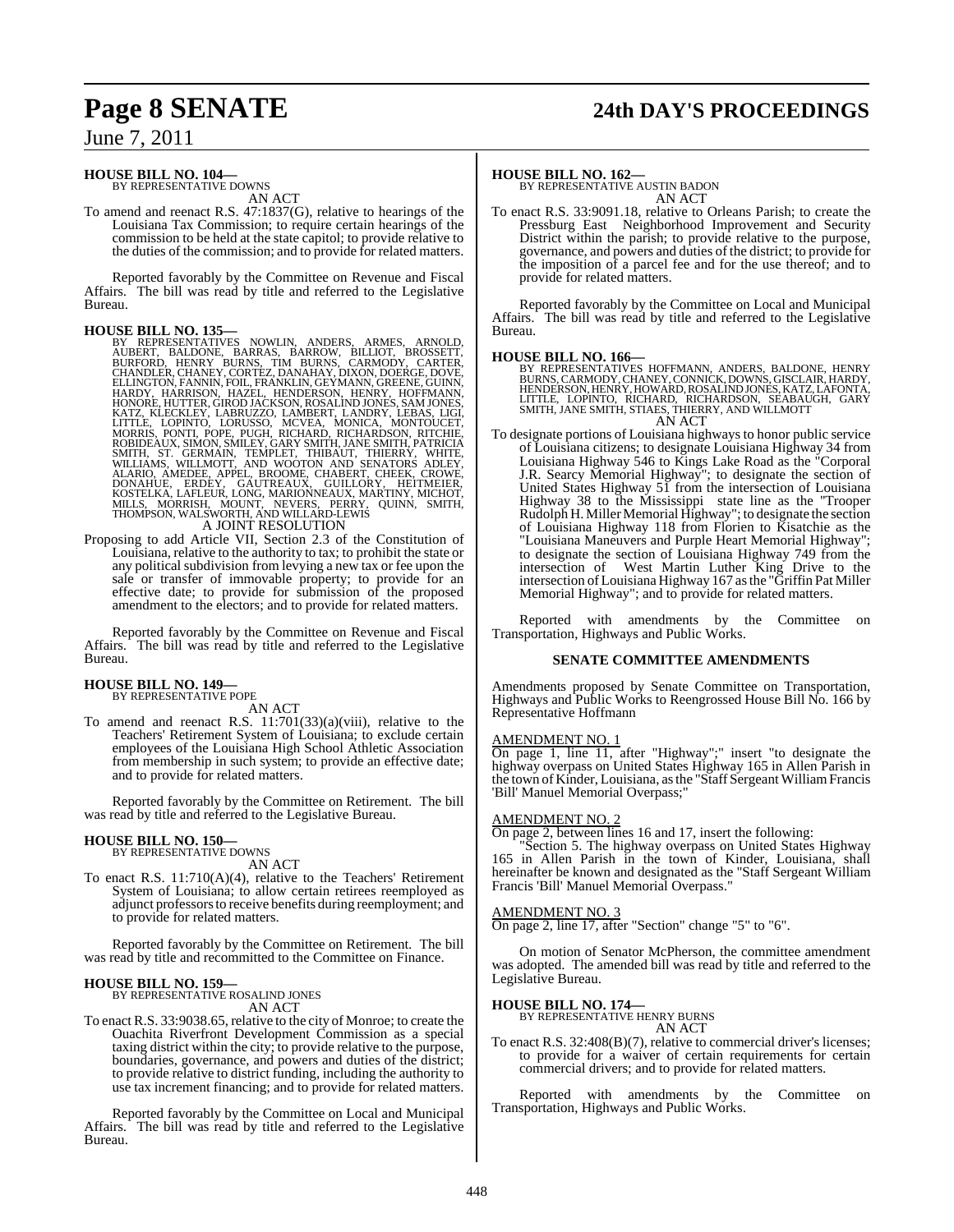# **24th DAY'S PROCEEDINGS Page 9 SENATE**

# June 7, 2011

### **SENATE COMMITTEE AMENDMENTS**

Amendments proposed by Senate Committee on Transportation, Highways and Public Works to Reengrossed House Bill No. 174 by Representative Henry Burns

### AMENDMENT NO. 1

On page 1, line 18, delete "dominant" and insert "best"

### AMENDMENT NO. 2

 $\overline{On}$  page 1, line  $\overline{20}$ , after "amber" and before "." insert "as demonstrated by ishihara color plates or its equivalent"

### AMENDMENT NO. 3

On page 2, line 8, delete "American Board of Optometry" and insert "Louisiana State Board of Optometry Examiners to treat diseases and disorders of the eye and its adnexa"

### AMENDMENT NO. 4

On page 2, line 9, after "Ophthalmology." delete the remainder of line 9 and delete lines 10 and line11 and insert "If the visual impairment is a progressive disorder, a medical evaluation completed by an optometrist certified by the Louisiana State Board of Optometry Examiners to treat diseases and disorders of the eye and its adnexa or an ophthalmology certified by the American Board of Ophthalmology as required in this Item shall be supplied to the department every six months for the duration of the waiver.

On motion of Senator McPherson, the committee amendment was adopted. The amended bill was read by title and referred to the Legislative Bureau.

### **HOUSE BILL NO. 191—**

BY REPRESENTATIVES AUSTIN BADON, MORENO, AND THIBAUT AN ACT

To amend and reenactR.S. 17:3141.2(5)(introductory paragraph) and to enact R.S. 17:3141.2(5)(o), relative to the definition of a proprietary school; to provide exceptions; to provide an effective date; and to provide for related matters.

Reported favorably by the Committee on Education. The bill was read by title and referred to the Legislative Bureau.

### **HOUSE BILL NO. 200—**

BY REPRESENTATIVES MCVEA, BILLIOT, HENRY BURNS, DOERGE,<br>DOWNS, FOIL, GISCLAIR, GUILLORY, HILL, HONORE, SAM JONES,<br>MONTOUCET, NORTON, POPE, ST. GERMAIN, AND THIBAUT AND SENATOR RISER

AN ACT

To rename the John James Audubon bridge being constructed between West Feliciana and Pointe Coupee Parishes the "Generals John A. Lejeune-Robert H. Barrow Bridge"; to repeal Act No. 483 of the 1993 Regular Session of the Legislature; and to provide for related matters.

Reported with amendments by the Committee on Transportation, Highways and Public Works.

### **SENATE COMMITTEE AMENDMENTS**

Amendments proposed by Senate Committee on Transportation, Highways and Public Works to Engrossed House Bill No. 200 by Representative McVea

### AMENDMENT NO. 1

On page 1, delete lines 2 thru 4 and insert the following: "To amend and reenact Section 1 of Act 483 of the 1993 Regular Session of the Legislature relative to the John James Audubon Bridge; to retain the name "John James Audubon Bridge"on the bridge crossing the Mississippi River between Pointe Coupee and West Feliciana Parishes; to name the east approach to the bridge in West Feliciana Parish to honor General Robert H. Barrow; to name the west approach to the bridge in Pointe Coupee Parish to honor General John A. Lejeune; and to provide"

### AMENDMENT NO. 2

On page 1, delete lines 7 thru 10 and insert the following:

"Section 1. The proposed bridge crossing the Mississippi River bridge to be constructed between the town of New Roads in Pointe Coupee Parish and the town of St. Franciscville in West Feliciana Parish **Parishes** shall be named the John James Audubon Bridge. **The east approach to the bridge on Louisiana Highway 10 in West Feliciana Parish between itsintersection with United States Highway 61 near the town of St. Francisville and the bridge shall be named the 'General Robert H. Barrow Memorial Approach'. The west approach to the bridge on Louisiana Highway 10 in Pointe Coupee Parish between its intersection with Louisiana Highway 981 and its intersection with Louisiana 1 Business and Louisiana 10 Business west of the city of New Roads shall be named the 'General John A. Lejeune Memorial Approach'.**"

### AMENDMENT NO. 3

On page 1, line 13, after "change." insert "The Department of Transportation and Development shall erect informational historical monuments at appropriate sites within the vicinity of the east and west approaches to such bridge memorializing the achievements of General Robert H. Barrow and General John A. Lejeune, both commandants of the United States Marine Corps, and their respective relationship to the parishes of West Feliciana and Pointe Coupee."

### AMENDMENT NO. 4

On page 1, delete lines 14 and 15.

On motion of Senator McPherson, the committee amendment was adopted. The amended bill was read by title and referred to the Legislative Bureau.

### **HOUSE BILL NO. 214—**

BY REPRESENTATIVE DIXON AN ACT

To enact R.S. 11:2220(B)(2)(c), relative to the Municipal Police Employees' Retirement System; to allow a member to designate a trustee for survivor benefits payable to a child; to provide an effective date; and to provide for related matters.

Reported favorably by the Committee on Retirement. The bill was read by title and referred to the Legislative Bureau.

### **HOUSE BILL NO. 250—**

BY REPRESENTATIVE MORRIS

AN ACT To amend and reenact R.S. 36:501(C)(1), 502(A) and (B), 508(A), 508.1(A), (B), (E), and (F) and to repeal R.S. 36:508.3, relative to the Department of Transportation and Development; to rename the office of planning and programming within the Department of Transportation and Development; to eliminate the office of public works and intermodal transportation within the Department of Transportation and Development; to reassign duties of offices within the Department of Transportation and Development; and to provide for related matters.

Reported favorably by the Committee on Transportation, Highways and Public Works. The bill was read by title and referred to the Legislative Bureau.

### **HOUSE BILL NO. 254—** BY REPRESENTATIVE MORRIS

AN ACT

To repeal R.S. 48:1(19) and 204, relative to scheduled purchasing; to repeal provisions relating to scheduled purchasing by the Department of Transportation and Development; and to provide for related matters.

Reported favorably by the Committee on Transportation, Highways and Public Works. The bill was read by title and referred to the Legislative Bureau.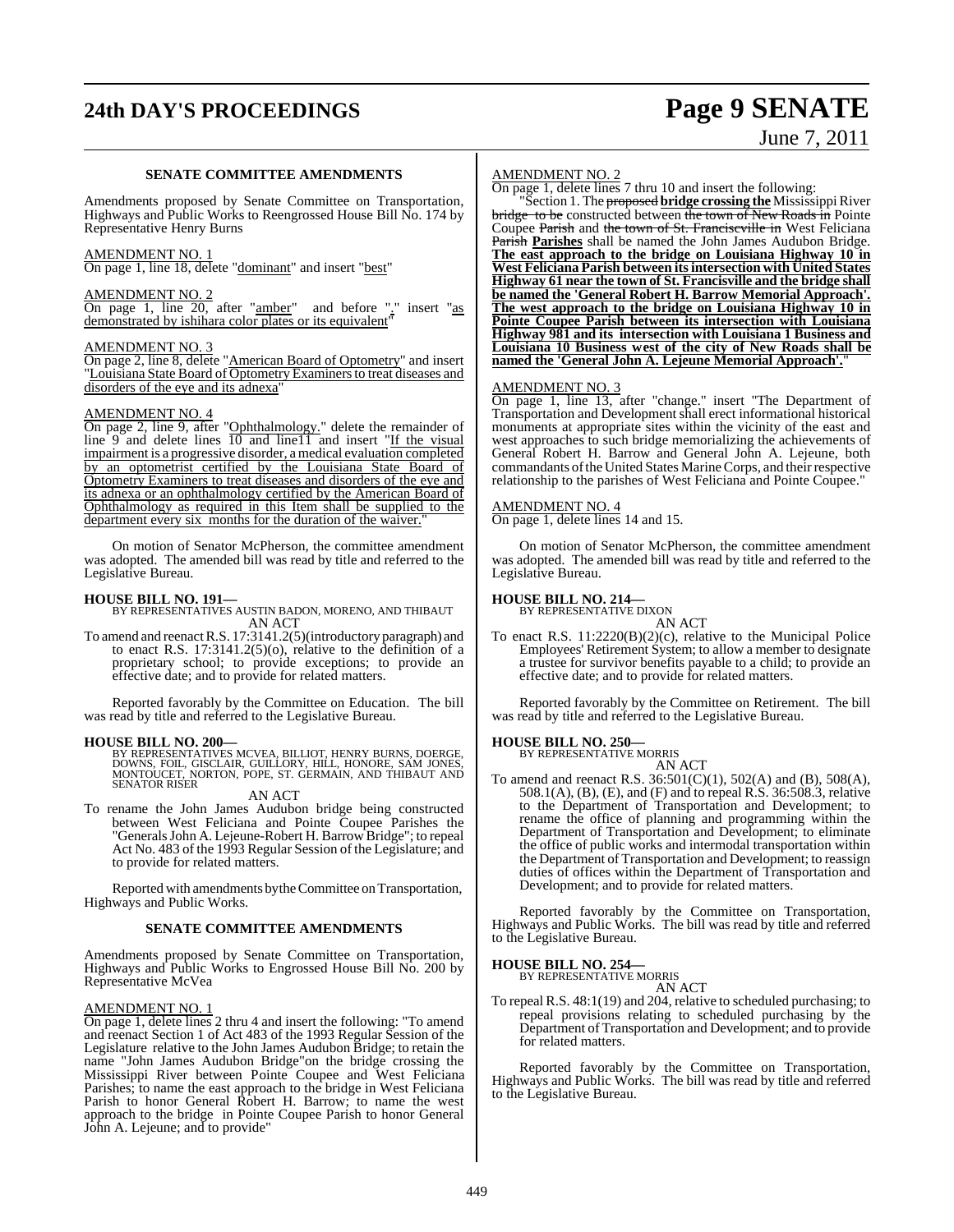## **Page 10 SENATE 24th DAY'S PROCEEDINGS**

June 7, 2011

## **HOUSE BILL NO. 281—** BY REPRESENTATIVE ELLINGTON

AN ACT

To amend and reenact R.S. 47:1923(D)(1), relative to tax assessors; to require the payment by an assessor of premiums for group insurance for coverage of certain retirees of the office of the assessor in certain parishes; and to provide for related matters.

Reported favorably by the Committee on Local and Municipal Affairs. The bill was read by title and referred to the Legislative Bureau.

### **HOUSE BILL NO. 282—** BY REPRESENTATIVE ELLINGTON

AN ACT

To amend and reenact Section 3 of Act No. 345 of the 2005 Regular Session of the Legislature, relative to sales and use taxes; to provide relative to the state sales and use tax exclusion for certain alternative substances used as fuel by manufacturers; to extend the effectiveness of the exclusion; to provide for an effective date; and to provide for related matters.

Reported with amendments by the Committee on Revenue and Fiscal Affairs.

### **SENATE COMMITTEE AMENDMENTS**

Amendments proposed by Senate Committee on Revenue and Fiscal Affairs to Engrossed House Bill No. 282 by Representative Ellington

### AMENDMENT NO. 1

On page 1, line 5, after "exclusion" insert "under certain conditions"

### AMENDMENT NO. 2

On page 1, line 10, after "Section 3." insert "A."

### AMENDMENT NO. 3

On page 1, line 11, after "2006," delete "and"

### AMENDMENT NO. 4

On page 1, line 12, after "2015" delete the period "." and insert: ", but shall not continue to be effective if the secretary of the Department of Revenue does not receive the certification of revenue neutrality provided for in Subsection (B) of this Section before September 1, 2011.

B.(1) The provisions of R.S.  $47:301(10)(z)$  and  $(18)(l)$  as enacted by this Act shall cease to be effective if the secretary of the Department of Revenue does not receive written certification before September 1, 2011 from both the Division of Administration and the Legislative Fiscal Office that the exemptions provided for in this Act have achieved revenue neutrality.

(2) "Revenue neutrality" means that both the Division of Administration and theLegislative Fiscal Office reasonably estimates that the cost to the state of the tax benefit provided to taxpayers pursuant to the provisions of this Act are offset by the economic impact on the state because of the tax benefits provided by the exemptions.

On motion of Senator Marionneaux, the committee amendment was adopted. The amended bill was read by title and referred to the Legislative Bureau.

## **HOUSE BILL NO. 311—** BY REPRESENTATIVE LABRUZZO

AN ACT

To enact R.S. 17:16 and 3996(B)(28), relative to public school employees; to require a school employee to report his arrest for certain sexual offenses involving minors, other crimes, and instances of child abuse or neglect; to provide relative to guidelines, procedures, and time lines for such reporting; to provide relative to administration; to provide definitions; to

provide applicability; to provide relative to the failure of the employee to report; to provide effectiveness; to provide an effective date; and to provide for related matters.

Reported with amendments by the Committee on Education.

### **SENATE COMMITTEE AMENDMENTS**

Amendments proposed by Senate Committee on Education to Reengrossed House Bill No. 311 by Representative LaBruzzo

### AMENDMENT NO. 1

On page 1, at the beginning of line 17, change " $\underline{B}$ ." to " $\underline{B}(1)$ "

### AMENDMENT NO. 2

On page 2, between lines 6 and 7, insert the following:

 $\sqrt{2}$ ) In addition, the school employee shall report the disposition of any legal proceedings related to any such arrest, which shall also be made a part of any related files or records."

### AMENDMENT NO. 3

On page 2, delete lines 20 through 23, and insert the following:

E. Not later than October 1, 2011, the State Board of Elementary and Secondary Education shall adopt rules, regulations, and procedures to be followed by the governing authority of each public elementary and secondary school to implement the provisions of this Section. Such rules, regulations, and procedures shall be uniform and consistent with the provisions of this Section.

F. Notwithstanding any provision of law to the contrary, unless criminal charges are instituted pursuant to an arrest which is required to be reported by this Section, all information, records, hearing materials, and final recommendations of the school pertaining to such reported arrest shall remain confidential and shall not be subject to a public records request.

### AMENDMENT NO. 4

On page 2, at the beginning of line 24, change "F." to "G."

On motion of Senator Nevers, the committee amendment was adopted. The amended bill was read by title and referred to the Legislative Bureau.

**HOUSE BILL NO. 323—** BY REPRESENTATIVES SEABAUGH, AUSTIN BADON, CARMODY, DOWNS, HARDY, RICHARDSON, AND RITCHIE AN ACT

To authorize the Caddo Parish School Board to name the football field at Youree Drive Middle AP Magnet School in honor of Coach Tom Knox; to provide for effectiveness; and to provide for related matters.

Reported favorably by the Committee on Education. The bill was read by title and referred to the Legislative Bureau.

## **HOUSE BILL NO. 369—**

BY REPRESENTATIVES GARY SMITH, BALDONE, BARROW, BISHOP,<br>BURRELL, GISCLAIR, HARDY, HOFFMANN, SAM JONES, KATZ,<br>LAFONTA, MONICA, MONTOUCET, PATRICIA SMITH, ST. GERMAIN, STIAES, AND WILLMOTT AN ACT

To amend and reenact R.S. 11:710(D) and to enact R.S. 11:710(A)(4), relative to the Teachers' Retirement System of Louisiana; to allow certain reemployed retirees to receive benefits during reemployment; to provide an effective date; and to provide for related matters.

Reported favorably by the Committee on Retirement. The bill was read by title and recommitted to the Committee on Finance.

### **HOUSE BILL NO. 373—**

BY REPRESENTATIVE GUINN

AN ACT To amend and reenact R.S. 17:24.8 and 222(C), relative to prekindergarten programs at nonpublic elementary schools; to authorize certain nonpublic schools to develop and offer prekindergarten instruction; to provide for the minimum age at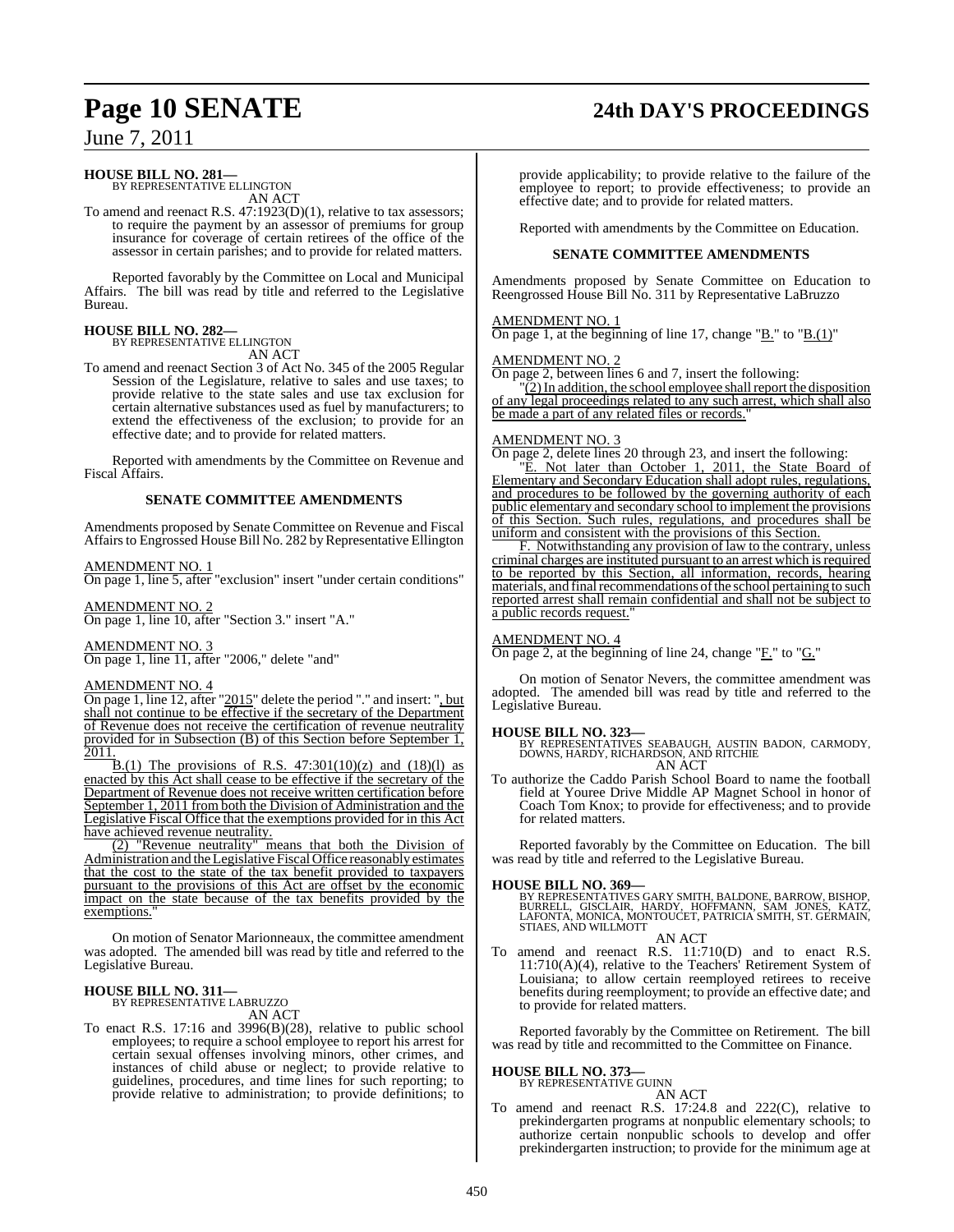# **24th DAY'S PROCEEDINGS Page 11 SENATE**

# June 7, 2011

which children enter prekindergarten at nonpublic schools; to provide for rules and regulations; and to provide for related matters.

Reported favorably by the Committee on Education. The bill was read by title and referred to the Legislative Bureau.

### **HOUSE BILL NO. 417—**

BY REPRESENTATIVES CORTEZ, ARMES, ARNOLD, BOBBY BADON,<br>BALDONE, BARRAS, BISHOP, BURFORD, HENRY BURNS, BURRELL,<br>CARMODY, CARTER, CHAMPAGNE, CHANDLER, CHANEY, DIXON,<br>DOWNS, FANNIN, GISCLAIR, GUINN, HARDY, HENDERSON,<br>HOFFMANN **WOOTON** 

### AN ACT

To amend and reenact R.S.  $11:710(A)(1)$ ,  $(B)(1)(a)$ ,  $(C)(2)$ , and  $(D)$ , to enact R.S. 11:710(A)(4), and to repeal R.S. 11:710(H), relative to the Teachers' Retirement System of Louisiana; to allow certain retirees reemployed as substitute teachers to receive benefits during reemployment; to provide limitations; to provide an effective date; and to provide for related matters.

Reported favorably by the Committee on Retirement. The bill was read by title and recommitted to the Committee on Finance.

### **HOUSE BILL NO. 419—**

BY REPRESENTATIVES PATRICIA SMITH, AUBERT, CARMODY, CHANDLER, CHANEY, DOWNS, EDWARDS, AND RITCHIE AN ACT

To enact R.S. 17:3140 and R.S. 36:651(G)(3), relative to remedial education; to create the Remedial Education Commission; to provide for the purpose, membership, duties, and responsibilities of the commission; to provide for reporting requirements; to provide for termination; to provide for an effective date; and to provide for related matters.

Reported with amendments by the Committee on Education.

### **SENATE COMMITTEE AMENDMENTS**

Amendments proposed by Senate Committee on Education to Reengrossed House Bill No. 419 by Representative Patricia Smith

### AMENDMENT NO. 1

On page 3, line 5, after "The" and before "of the office" change "executive director" to "assistant deputy superintendent"

On motion of Senator Nevers, the committee amendment was adopted. The amended bill was read by title and referred to the Legislative Bureau.

### **HOUSE BILL NO. 424—**

BY REPRESENTATIVES MONTOUCET, BOBBY BADON, BALDONE,<br>BARRAS, BISHOP, BROSSETT, CHAMPAGNE, CONNICK, CORTEZ,<br>DIXON, DOERGE, DOVE, EDWARDS, ELLINGTON, GISCLAIR,<br>GUILLORY, GUINN, HARDY, HARRISON, HENRY, HUVAL, SAM<br>JONES, LANDRY AN ACT

To enact Chapter 14 of Title 25 of the Louisiana Revised Statutes of 1950, to be comprised of R.S. 25:671 through 674, to provide for the Louisiana French Language Services Program; to provide for identification of employees in state departments who can provide services in French or assist employees in providing services to French-speaking persons; to provide for development and implementation of the program by the Department of Culture, Recreation and Tourism in concert with the Council for the Development of French in Louisiana; and to provide for related matters.

Reported favorably by the Committee on Education. The bill was read by title and referred to the Legislative Bureau.

### **HOUSE BILL NO. 456—**

BY REPRESENTATIVE MORENO AN ACT

To enact R.S. 51:1783(10), (11), and (12) and 1787(C), relative to the Louisiana Enterprise Zone Act; to provide for definitions; to extend the Louisiana Enterprise Zone Act to include transitoriented multifamily developments which meet certain criteria; and to provide for related matters.

Reported with amendments by the Committee on Revenue and Fiscal Affairs.

### **SENATE COMMITTEE AMENDMENTS**

Amendments proposed by Senate Committee on Revenue and Fiscal Affairs to Reengrossed House Bill No. 456 by Representative Moreno

### AMENDMENT NO. 1

On page 1, line 2, change "and 1787(C)," to ", 1787(C), and 1792,"

### AMENDMENT NO. 2

On page 1, line 4, after "criteria;" insert "to require a certification of revenue neutrality for the continued effectiveness of tax benefits provided for pursuant to the Act;"

### AMENDMENT NO. 3

On page 1, line 7, change "and 1787(C)" to ", 1787(C), and 1792,"

### AMENDMENT NO. 4

On page 2, between lines 15 and 16, insert:

"§1792. Requirement for certification of revenue neutrality

A. All of the tax credits, rebates, exemptions, or other tax benefits provided for in this Chapter shall cease to be effective if the secretary of the Department of Revenue does not receive written certification before September 1, 2011 from both the Division of Administration and the Legislative Fiscal Office that the tax credits, rebates, exemptions, or other tax benefits have achieved revenue neutrality.

B. "Revenue neutrality" means that both the Division of Administration and the Legislative Fiscal Office reasonably estimates Administration and the Legislative Fiscal Office reasonably estimates<br>that the cost to the state of the tax benefits provided to taxpayers pursuant to the provisions of this Chapter are likely to be offset by the economic impact on the state because of the tax benefits provided by this Chapter.

On motion of Senator Marionneaux, the committee amendment was adopted. The amended bill was read by title and referred to the Legislative Bureau.

## **HOUSE BILL NO. 458—** BY REPRESENTATIVE HILL

- AN ACT
- To enact Subpart BB of Part 1 of Chapter 1 of Subtitle II of Title 47 of the Louisiana Revised Statutes of 1950, to be comprised of R.S. 47:120.95, relative to state individual income tax return checkoffs for certain donations; to provide for a method for individuals to donate a portion of any refund due to them to the Louisiana Food Bank Association; to authorize and provide a method for the making of other donationsto the Louisiana Food Bank Association on the income tax return; to provide for the disposition of donated monies; to establish the Louisiana Food Bank Association Fund as a special escrow fund in the state treasury; to provide for the administration and use of monies in the fund; to authorize the secretary of the Department of Revenue to make certain deposits into the fund; to provide for an effective date; and to provide for related matters.

Reported favorably by the Committee on Revenue and Fiscal Affairs. The bill was read by title and referred to the Legislative Bureau.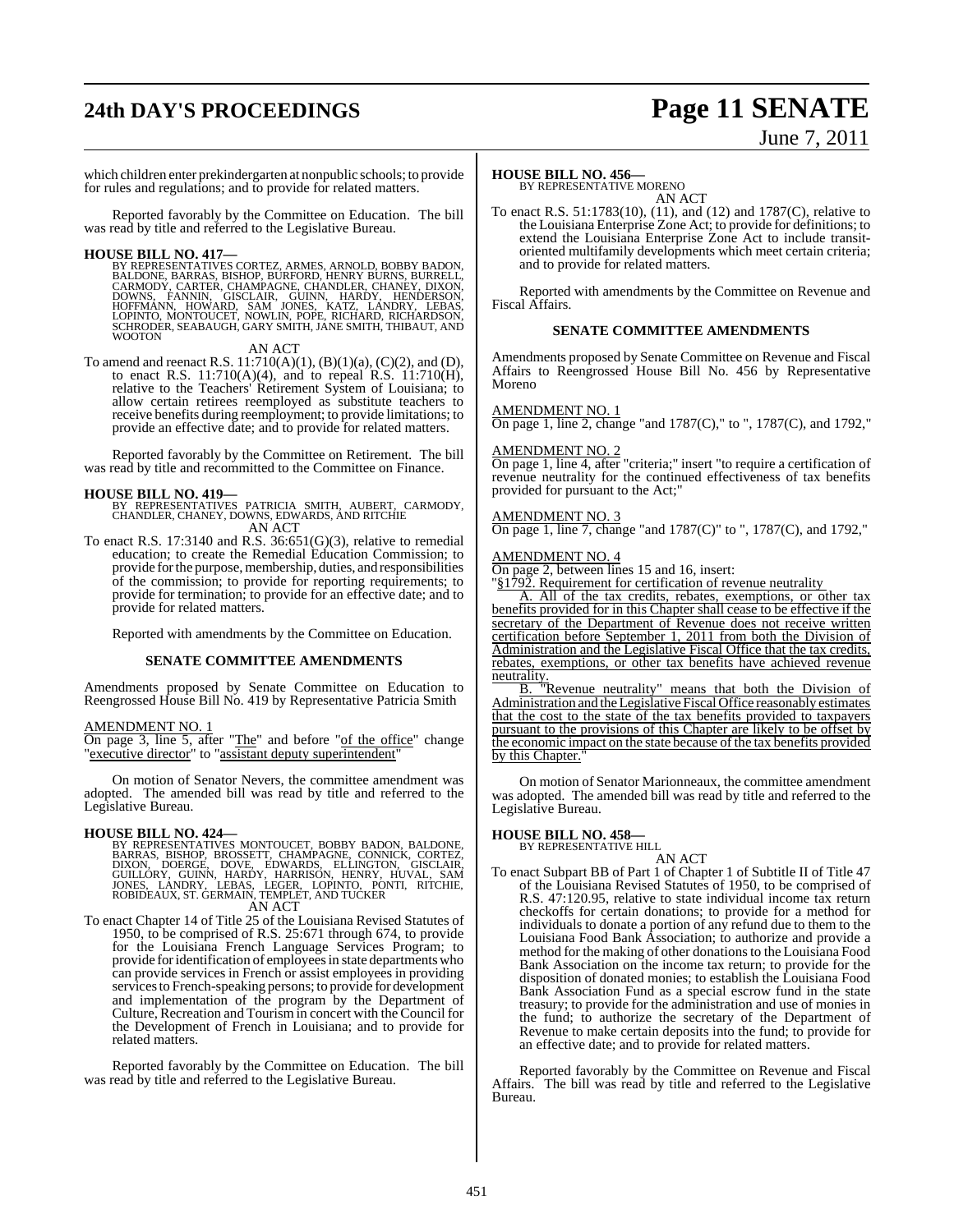# **Page 12 SENATE 24th DAY'S PROCEEDINGS**

June 7, 2011

### **HOUSE BILL NO. 470—**

BY REPRESENTATIVE HENRY BURNS AN ACT

To amend and reenact R.S. 32:429.2(B) and to enact R.S. 32:707.2(C)(4), 707.6, and 728(10) and (11), relative to motor vehicle titles; to establish an expedited motor vehicle title receipt procedure; to provide for fees charged for receipt of an expedited motor vehicle title; and to provide for related matters.

Reported with amendments by the Committee on Transportation, Highways and Public Works.

### **SENATE COMMITTEE AMENDMENTS**

Amendments proposed by Senate Committee on Transportation, Highways and Public Works to Engrossed House Bill No. 470 by Representative Henry Burns

### AMENDMENT NO. 1

On page 1, line 2, after "32:429.2(B)" insert "and 713"

AMENDMENT NO. 2

On page 1, line 7, after "32:429.2(B)" delete "is" and insert "and 713 are"

### AMENDMENT NO. 3

On page 3, between lines 10 and 11, insert the following:

"§713. Lost or destroyed certificate

In the event of a lost or destroyed certificate of title, application shall be made to the commissioner by the owner of said vehicle in whose name the original title was issued **or by the perfected lienholder holding said title for collateral** for a certified copy of same upon a prescribed form duly sworn to by the owner **or perfected lienholder** and accompanied by a fee prescribed by this Chapter. Thereupon the commissioner shall issue a certified copy of said certificate of title to the person **or perfected lienholder** entitled to receive the certificate of title under the provisions of this Chapter. Said certified copy and all subsequent certificates of title issued in the chain of title originated by said certified copy shall be plainly marked across their face "duplicate copy", and any subsequent purchaser of said vehicle in the chain of title originating through such certified copy shall acquire only such rights in such vehicle as the original holder of said certified copy himself had. Any purchaser of such vehicle may at the time of such purchase require the seller of same to indemnify him and all subsequent purchasers of said vehicle against any loss which he or they may suffer by reason of any claim or claims presented upon the original certificate. In the event of the recovery of the original certificate of title by said owner **or perfected lienholder, the party**, he shall forthwith surrender same to the commissioner for cancellation **or a statement of destruction from the perfected lienholder stating the original title has been destroyed**. \* \* \*"

On motion of Senator McPherson, the committee amendment was adopted. The amended bill was read by title and referred to the Legislative Bureau.

## **HOUSE BILL NO. 481—** BY REPRESENTATIVE BARRAS

AN ACT

To amend and reenactR.S. 11:1402(6)(c) and (8), 1404(A), 1411(D), 1444(C) and (D), 1451, 1457(C), 1458(B)(1), (2)(a), (b), and (d), (3)(caption), and (4) and (E)(2) and (5)(c), to enact R.S. 11:1402(6)(d), 1444(E)(3), 1445(G), 1455(C), and 1458(A)(3), and to repeal R.S. 11:1404(E), 1457(B), 1458(B)(2)(c) and  $(E)(5)(d)$  and (e), relative to the Louisiana Assessors' Retirement Fund; to provide relative to compliance with applicable federal tax qualification requirements; to provide for an effective date; and to provide for related matters.

Reported favorably by the Committee on Retirement. The bill was read by title and referred to the Legislative Bureau.

## **HOUSE BILL NO. 486—** BY REPRESENTATIVE GREENE

AN ACT

To amend and reenact R.S. 47:305.16 and to enact R.S. 47:305.16.1, relative to sales and use tax; to provide relative to the sales and use tax exemption for cable television installation; to provide relative to a sales and use tax exemption on video programming and television service; to provide relative to the definition of regular service; to clarify that certain services shall be considered regular service; to provide for an effective date; and to provide for related matters.

Reported with amendments by the Committee on Revenue and Fiscal Affairs.

### **SENATE COMMITTEE AMENDMENTS**

Amendments proposed by Senate Committee on Revenue and Fiscal Affairs to Reengrossed House Bill No. 486 by Representative Greene

### AMENDMENT NO. 1

On page 1, at the beginning of line 12, insert "A."

### AMENDMENT NO. 2

On page 1, at the end of line 18, insert the following: "However, this exemption and exclusion shall apply only to regular service, installation, and repairs delivered to the subscriber by a person authorized pursuant to the "Consumer Choice for Television Act," R.S. 45:1361 et seq**.**

B. The provisions of this Section shall not apply to municipalities with a population in excess of three hundred thousand and to parishes with a population between four hundred thousand and four hundred thirty-five thousand and those between thirty-five thousand eight hundred and thirty-nine thousand, all according to the most recent federal decennial census.

## AMENDMENT NO. 3

On page 2, at the beginning of line 2, insert "A."

### AMENDMENT NO. 4

On page 2, at the end of line 12, insert the following: "However, this exemption shall apply only to regular service, installation, and repairs delivered to the subscriber by an Internet protocol television system authorized pursuant to the "Consumer Choice for Television Act," R.S. 45:1361 et seq. or by a satellite system specifically exempted from local franchise fees by federal law.

The provisions of this Section shall not apply to municipalities with a population in excess of three hundred thousand and to parishes with a population between four hundred thousand and four hundred thirty-five thousand and those between thirty-five thousand eight hundred and thirty-nine thousand, all according to the most recent federal decennial census.

On motion of Senator Marionneaux, the committee amendment was adopted. On motion of Senator Murray the amended bill was read by title and recommitted to the Committee on Finance.

- **HOUSE BILL NO. 507—** BY REPRESENTATIVES LANDRY, CORTEZ, EDWARDS, HARDY, HONORE, LEGER, NORTON, AND ST. GERMAIN AN ACT
- To amend and reenact R.S.  $32:408(B)(3)(f)$  and amend and reenact R.S.  $32:408(B)(3)(f)$  and  $414.2(E)(1)(introductory paragraph)$  and  $(2)(introductory)$ paragraph) and (c), relative to commercial driver's license holders; to prohibit certain persons from operating school buses; and to provide for related matters.

Reported favorably by the Committee on Transportation, Highways and Public Works. The bill was read by title and referred to the Legislative Bureau.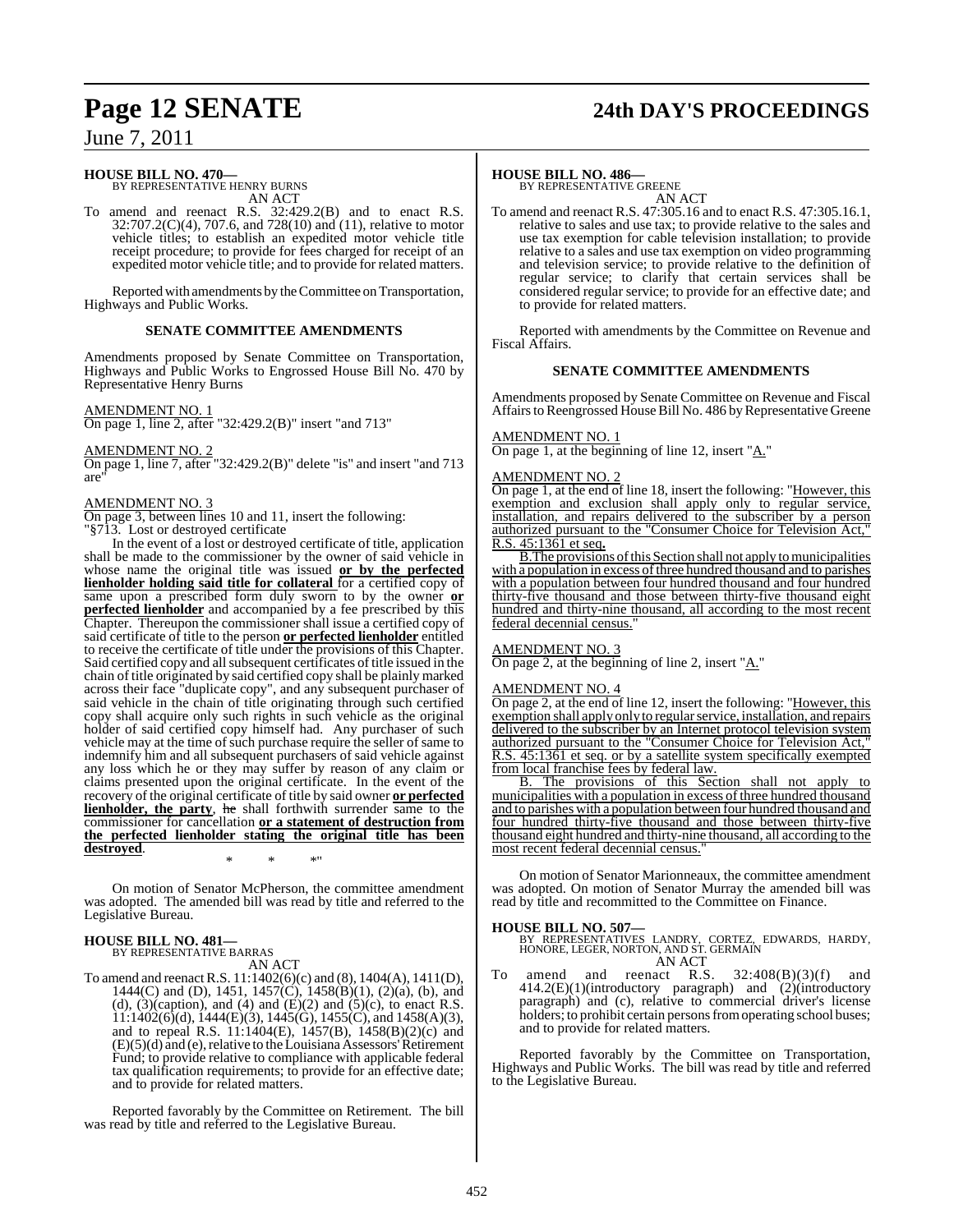# **24th DAY'S PROCEEDINGS Page 13 SENATE**

## **HOUSE BILL NO. 536—** BY REPRESENTATIVE SIMON

AN ACT

To amend and reenact the heading of Part V of Chapter 8 of Title 40 of the Louisiana Revised Statutes of 1950, R.S. 40:1731, 1732(2), (3), (4), (7), and (9), 1733 through 1736, 1737(A), 1738(A) and (B), 1740, 1741, 1742(A)(1) and (3), 1742.1, and  $1742.2(A)(1)$  and to repeal R.S. 40:1739, relative to building codes; to provide for the purpose; to provide for definitions; to provide for the Americans with Disabilities Act standards; to require ADA standards accessibility in public and private buildings; to provide with respect to the use of parking spaces; and to provide for related matters.

Reported favorably by the Committee on Transportation, Highways and Public Works. The bill was read by title and referred to the Legislative Bureau.

### **HOUSE BILL NO. 540—**

BY REPRESENTATIVE AUBERT

AN ACT To amend and reenact R.S. 48:292.1(C)(1)(introductory paragraph) and (a), relative to the Small Engineering Consultant Program; restricts participation in the program to certain engineering consultant firms; and to provide for related matters.

Reported favorably by the Committee on Transportation, Highways and Public Works. The bill was read by title and referred to the Legislative Bureau.

**HOUSE BILL NO. 565—** BY REPRESENTATIVE DIXON AND SENATOR MCPHERSON AN ACT

To rename and designate the KCS underpass on Louisiana Highway 165 in Rapides Parish as the "Fred H. Baden Underpass"; and to provide for related matters.

Reported favorably by the Committee on Transportation, Highways and Public Works. The bill was read by title and referred to the Legislative Bureau.

### **HOUSE BILL NO. 592—**

BY REPRESENTATIVE ST. GERMAIN AN ACT

To amend and reenact R.S. 25:1226.6(A), relative to tax exemptions and credits; to provide relative to tax exemptions and credits pursuant to the Atchafalaya Trace Heritage Area Development Zone; to extend the period in which new applications for tax benefits may be approved; and to provide for related matters.

Reported favorably by the Committee on Revenue and Fiscal Affairs. The bill was read by title and referred to the Legislative Bureau.

### **Rules Suspended**

Senator Thompson asked for and obtained a suspension of the rules to recall Senate Concurrent Resolution No. 61 from the Committee on Education.

## **SENATE CONCURRENT RESOLUTION NO. 61—** BY SENATOR THOMPSON

A CONCURRENT RESOLUTION

To urge and request the Board of Regents to work with the Board of Supervisors of Community and Technical Colleges to study the two-year college services offered to the greater northeast Louisiana area, and to determine how the state can best meet the educational needs of students and the economic and workforce development needs of this region of the state.

The resolution was read by title. Senator Thompson moved to adopt the Senate Concurrent Resolution.

# June 7, 2011

## **ROLL CALL**

The roll was called with the following result:

YEAS

| Mr. President<br>Adley<br>Alario<br>Amedee<br>Appel<br>Broome<br>Chabert<br>Cheek | Guillory<br>Heitmeier<br>Kostelka<br>LaFleur<br>Marionneaux<br>Martiny<br>McPherson<br>Michot | Murray<br><b>Nevers</b><br>Quinn<br>Riser<br>Shaw<br>Smith<br>Thompson<br>Walsworth |
|-----------------------------------------------------------------------------------|-----------------------------------------------------------------------------------------------|-------------------------------------------------------------------------------------|
|                                                                                   |                                                                                               |                                                                                     |
| Donahue                                                                           | Mills                                                                                         | Willard-Lewis                                                                       |
| Dorsey<br>Gautreaux                                                               | Morrish<br>Mount                                                                              |                                                                                     |
| Total - 31                                                                        | <b>NAYS</b>                                                                                   |                                                                                     |
| Total - 0                                                                         | <b>ABSENT</b>                                                                                 |                                                                                     |
| Claitor<br>Crowe<br>Erdey                                                         | Jackson<br>Long<br>Morrell                                                                    | Perry<br>Peterson                                                                   |

The Chair declared the Senate had adopted the Senate Concurrent Resolution, and ordered it sent to the House.

### **Special Order of the Day No. 1**

## **SENATE BILL NO. 259—**

Total - 8

BY SENATOR MARIONNEAUX AN ACT

To enact R.S. 47:32(D), relative to income taxes; to phase out the taxes on personal and corporate income; and to provide for related matters.

### **Floor Amendments**

Senator Marionneaux sent up floor amendments.

### **SENATE FLOOR AMENDMENTS**

Amendments proposed by Senator Marionneaux on behalf of the Legislative Bureau to Reengrossed Senate Bill No. 259 by Senator Marionneaux

AMENDMENT NO. 1

On page 1, line 8, following "**Subsections**" and before "**of**" change "**(A) and (C)**" to "**A and C**"

On motion of Senator Marionneaux, the amendments were adopted.

### **Floor Amendments**

Senator Shaw proposed the following amendments.

### **SENATE FLOOR AMENDMENTS**

Amendments proposed by Senator Shaw to Reengrossed Senate Bill No. 259 by Senator Marionneaux

### AMENDMENT NO. 1

On page 1, line 3, after "income;" insert: "to provide for the related matter of insuring that the phase-out of income tax revenue is offset with a reduction of expenditures by requiring the governor and the commissioner of administration to present to the legislature a program by a certain date to implement or propose the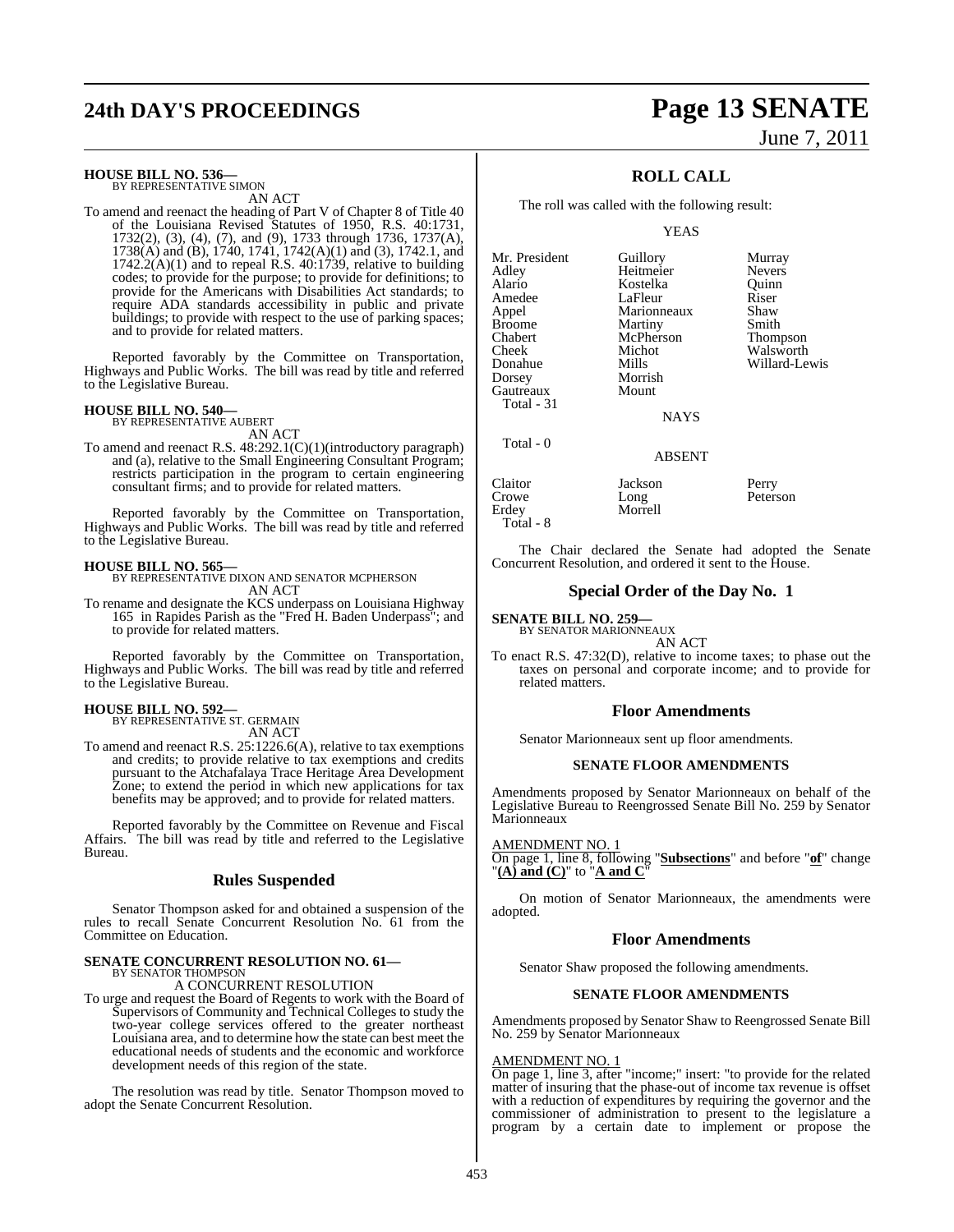implementation of certain budget-cutting actions by administrative action, adoption of rules and regulations, and proposed legislation;"

### AMENDMENT NO. 2

 $\frac{1}{\text{On page 2, after line 14, insert:}}$ 

"**(3)(a)In order to insure that the phase-out of individual and corporate income tax beginning in 2013 and completed by January 1, 2022, required by the provisions of Subsections A and C of this Section is offset by reductions of state expenditures, the governor and the commissioner of administration are hereby directed to do the following to implement or begin the implementation of the budget reduction actions set forth in Subparagraph (c) of this Paragraph within the time provided for in Subparagraph (b) of this Paragraph. They shall:**

**(i) Take the necessary administrative action, or require the appropriate head of any governmental agency under their jurisdiction to take such administrative action, in those cases where such budget reduction actions may be implemented by such administrative action.**

**(ii) Adopt the necessary rules or regulations, or require the secretary of a department or the appropriate head of any governmental agency under their jurisdiction to adopt such rules or regulations, in those cases where such budget reduction actions require the adoption of rules or regulations in order to be implemented.**

**(iii) Propose specific legislative bills to be enacted by the legislature where such budget reduction actions require the enactment of a law or laws in order to be implemented.**

**(b) No later than the day required for the governor to submit the executive budget to the Joint Legislative Committee on the Budget as provided for in R.S. 39:37(A), the governor and the commissioner of administration are hereby further directed to provide a written report to such committee and to provide to each member of the legislature a printed copy of such report within a week thereafter of the following to implement or begin the implementation of the budget reduction actions set forth in Subparagraph (c) of this Paragraph:**

**(i) The administrative actions they have taken, propose to take, or have required the secretary of a department or the appropriate head of any governmental entity under their jurisdiction to take.**

**(ii) The rules or regulations they have adopted, or that the secretaries of departments or the appropriate heads of governmental agencies under their jurisdiction have adopted.**

**(iii) The specific legislative bills they will propose to the legislature to be enacted, a statement of their full support for such legislation, and a comprehensive plan of the governor for persuading the voters of the state and legislators to support the enactment of such legislation.**

**(c) The budget reduction actions which the governor and the commissioner of administration are hereby directed to implement or provide for the implementation are the following:**

**(i) Require only one manager for every ten state employee positions or more.**

**(ii) Eliminate ten percent by value of state consulting contracts.**

**(iii) Renegotiate the state's consulting contracts to require a five percent reduction in cost.**

**(iv) Establish a system of centralized collection, automated notices, and tax refund offsets to collect state accounts receivables.**

**(v) Require the implementation of RS 22:1065 (LaHIPP) in order to purchase private insurance for low-income citizens when it is cheaper than Medicaid.**

**(vi) Propose legislation to change state law and provide for the enforcement of federal law to reduce state-funded emergency room visits for nonemergencies by twenty five percent.**

**(vii) Require the review of all Medicaid-funded hospitalizations for medical necessity.**

**(viii) Establish physician-training agreements between Charity Hospitals and other hospitals in Louisiana with a high Medicare patient mix in order to capture Medicare medical education funding.**

**(ix) Reform the state Medicaid Preferred Pharmaceutical Drug List to include the most effective drugs at the lowest price for each illness.**

**(x) Reduce administrative costs for the state Medicaid Program by ten percent.**

**(xi) Require state prisoners to pursue a GED as an incentive for probation or parole in order to reduce the recidivism rate.**

**(xii) Establish a self-sustaining state revolving loan fund to finance local capital outlay projects at reduced borrowing costs. (xiii) Postpone the current "LaGovERP" computer upgrade**

**until a cost-benefit analysis is completed and discontinue the program if the analysis indicates that it should be discontinued.**

**(xiv) Propose legislation to place all higher education institutions except for community colleges under the jurisdiction of the Board of Regents.**

**(xv) Require the Board of Regents to eliminate wasteful duplicate programs by assigning each college and university a role, scope, and mission; provide for Louisiana State University to be the state's flagship university; and implement a system for the universal uniform transfer of course credits from community colleges to four-year colleges and universities, and also for the universal uniform transfer of course credits among colleges and universities.**

**(xvi) Enter into joint ventures with private developers, chosen by competitive bid, to develop underutilized state land into income-producing assets, with the recurring revenuesshared by the state and the private developers.** 

**(xvii) Authorize the legislative auditor to audit per-patient costs, employees per occupied bed, and medical supplies procurement and management at Louisiana's Charity Hospitals, and require the implementation of recommendations by the legislative auditor.**

**(xviii) Direct that annual spending per secure commitment in the Louisiana office of juvenile justice be equal to the Southern average.**

**(xix) Require conditions in the contracts of all state vendors and contractors that they receive a tax clearance from the Department of Revenue certifying that all state taxes have been paid, and that the state is authorized to offset any future tax liabilities against contract payments owed such vendors and contractors.**

**(xx) Establish cooperative agreements with the states of Mississippi and Arkansas to purchase supplies in bulk and share heavy equipment,specialized vehicles, aircraft, warehouse space, call centers, collection operations, licensing functions, back office operations, and agricultural, fishery and nursery operations, similar to the Wisconsin-Minnesota Collaboration Project.**

**(xxi) Propose legislation to competitively bid state contracts for maintenance of state-owned computer hardware and software.**

**(xxii) Propose an executive budget which appropriates only ninety-seven percent of revenue estimates by the Revenue Estimating Conference in order to minimize mid-fiscal year budget cuts and avoid disruption of agency budgets.**

**(xxiii) Any recommendations proposed by the Commission on Streamlining government in its report dated December 15, 2009 which are not in conflict with or otherwise would limit the budget reduction actions required by this Subparagraph.**

**(xxiv) Any other budget reduction actions proposed by the** governor or the commissioner.

On motion of Senator Shaw, the amendments were adopted.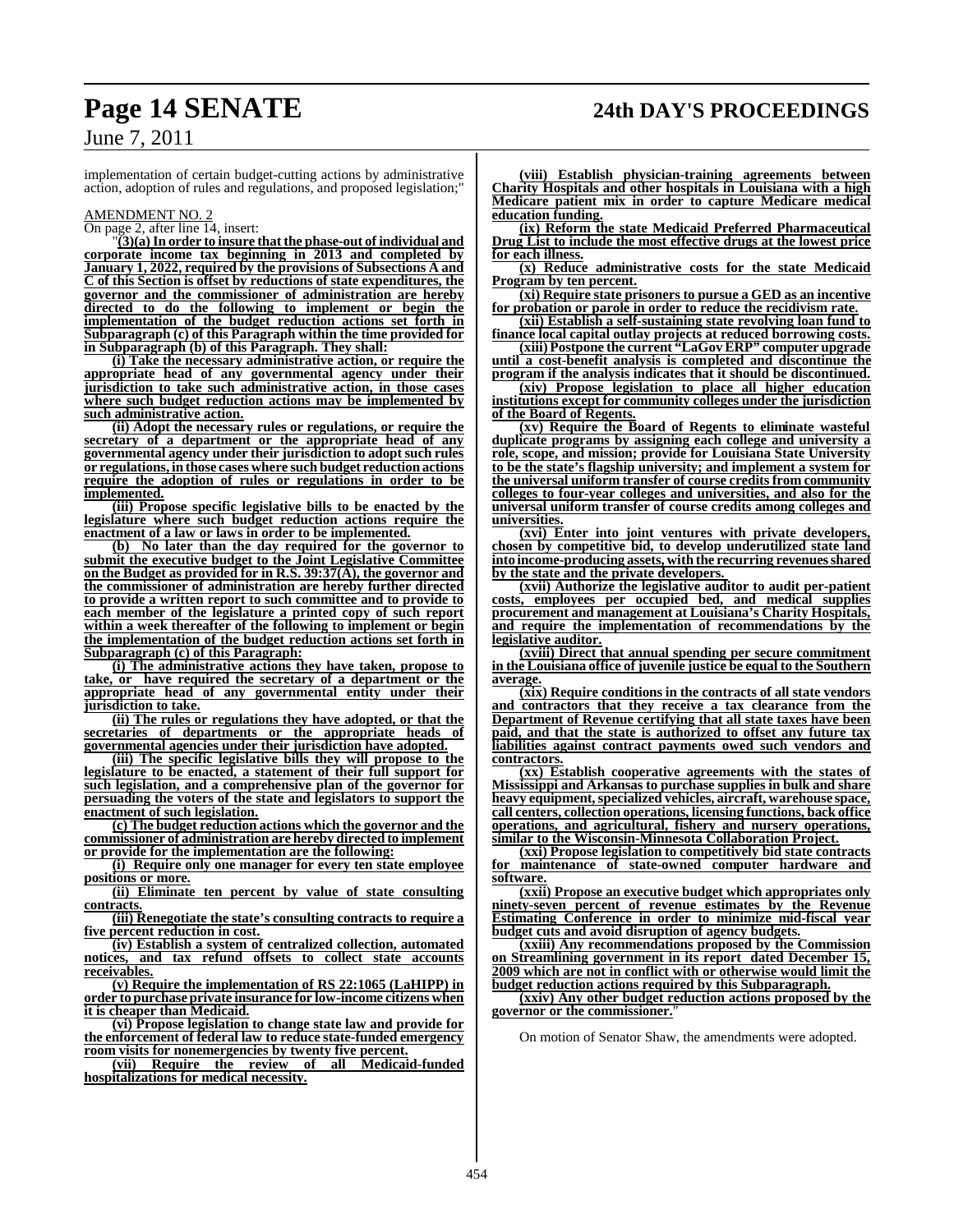# **24th DAY'S PROCEEDINGS Page 15 SENATE**

### **Floor Amendments**

Senator Donahue proposed the following amendments.

### **SENATE FLOOR AMENDMENTS**

Amendments proposed by Senator Donahue to Reengrossed Senate Bill No. 259 by Senator Marionneaux

### AMENDMENT NO. 1

On page 1, line 3, between "income;" and "and" insert "to provide for an effective date;"

### AMENDMENT NO. 2

On page 2, after line 14, add the following:

Section 2. A. There is hereby established and provided for the State Commission on Revenues and Expenditures (SCORE) to develop a plan which includes the reduction and eventual elimination of the state personal and corporate income taxes set forth in Section 1 of this Act and recommendations on actions to be taken to maintain a balanced budget sufficient for the ordinary expenses of the operation of state government while providing the level of services and programs necessary to meet the needs of the citizens of Louisiana, particularly in the areas of education, health, social services, and the quality of life.

B. The plan shall include recommendations for replacing or otherwise taking into account the loss of revenues due to the reduction and elimination of income taxes, through the reduction or elimination of various tax exemptions, exclusions, deductions, rebates, or credits; the reduction or elimination of government services; enhancing effectiveness, efficiencies, and/or economies in the provision of government services, including restructuring state government; or some combination of these actions.

C. The commission shall be composed of the following members:

(1) The president of the Senate or his designee.

- (2) The speaker of the House of Representatives or his designee.
- $(3)$  The governor or his designee.

(4) The chair of the Senate Finance Committee or his designee. (5) The chair of the Senate Revenue and Fiscal Affairs

Committee or his designee. (6) The chair of the Senate Education Committee or his

designee.

(7) The chair of the Senate Health and Welfare Committee or his designee.

(8) The chair of the House Appropriations Committee or his designee.

(9) The chair of the House Ways and Means Committee or his designee

 $(10)$  The chair of the House Education Committee or his designee.

(11) The chair of the House Health and Welfare Committee or his designee.

 $(12)$  The commissioner of administration or his designee

 $(13)$  A faculty member of a university or college in Louisiana who has expertise in forecasting revenues jointly selected by the president of the Senate, the speaker of the House of Representatives, and the governor.<br>D. The des

The designation of membership set forth in this Section shall be completed and submitted to the office of the Senate president prior to July 1, 2011. The commission shall meet upon the call of the president of the Senate prior to August 1, 2011. At its first meeting, the commission shall select a chairman from among its members.

E. The staffs of the Senate, the House of Representatives, the legislative fiscal office, the legislative auditor, and the division of administration shall provide staff support and otherwise assist the commission to the extent requested by the commission.

F. Every agency, board, commission, and department of state and local government shall furnish such information, reports, aid, services, and assistance as may be requested by the commission.

G. The commission shall submit a written plan to the legislature and the governor on or before January 6, 2012, together with recommendations for legislation. At the 2012 Regular Session, by

June 7, 2011

concurrent resolution which includes the plan, the legislature shall consider the plan, may modify the plan, and may adopt the resolution. Adoption of the concurrent resolution shall be considered adoption of the plan contained in the resolution.

Section 3. Section 1 of this Act shall become effective upon the adoption of a concurrent resolution pursuant to Section 2 of this Act. Sections 2 and 3 of this Act shall become effective upon signature by the governor or, if not signed by the governor, upon expiration of the time for bills to become law without signature by the governor, as provided by Article III, Section 18 of the Constitution of Louisiana. If vetoed by the governor and subsequently approved by the legislature, this Act shall become effective on the day following such approval."

Senator Donahue moved the adoption of the amendments.

Senator Marionneaux objected.

### **ROLL CALL**

The roll was called with the following result:

### YEAS

Alario Erdey Morrish Appel Jackson Mount Broome Koste<br>Cheek Long Cheek Long Quinn<br>Claitor Martiny Smith Claitor Martiny<br>Crowe Michot Crowe Michot Thompson<br>
Donahue Mills Walsworth

Total - 21

Dorsey McPherson<br>Gautreaux Morrell Guillory Murray Total - 17

**NAYS** Adley Heitmeier Perry<br>Amedee LaFleur Peters Amedee LaFleur Peterson<br>Chabert Marionneaux Riser Chabert Marionneaux Riser<br>
Dorsey McPherson Shaw

willard-Lewis

Walsworth

ABSENT

Mr. President Total - 1

The Chair declared the amendments were adopted.

The bill was read by title. Senator Marionneaux moved the final passage of the amended bill.

### **ROLL CALL**

The roll was called with the following result:

### YEAS

Adley Gautreaux Murray<br>Alario Guillory Nevers Amedee Heitmeier Perry<br>Appel Kostelka Peterson Appel Kostelka Peterson Chabert Long Riser<br>Cheek Marionneaux Shaw Cheek Marionneaux Shaw<br>Claitor Martiny Smith Claitor Martiny Smith<br>
Crowe McPherson Thompson Donahue Michot Walsworth<br>
Dorsey Mills Willard-Le Dorsey Mills Willard-Lewis Total - 35

Guillory LaFleur Quinn<br>Long Riser McPherson **Morrell**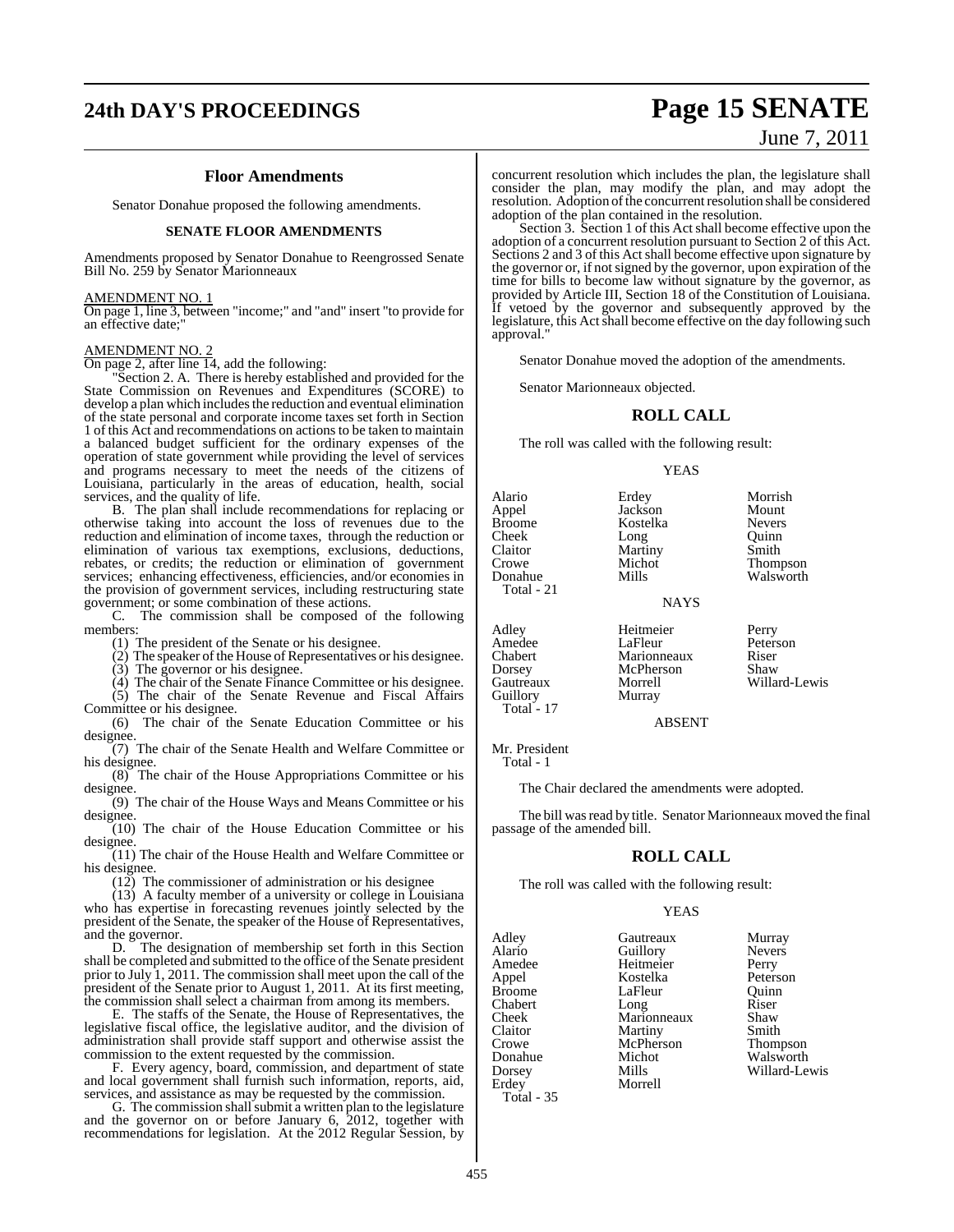### **NAYS**

Mr. President Morrish<br>Iackson Mount **Jackson** Total - 4

### ABSENT

Total - 0

The Chair declared the amended bill was passed, ordered rereengrossed and sent to the House. Senator Marionneaux moved to reconsider the vote by which the bill was passed and laid the motion on the table.

### **Rules Suspended**

Senator Adley asked for and obtained a suspension of the rules to revert to the Morning Hour.

### **Message from the House**

### **CONCURRING IN SENATE CONCURRENT RESOLUTIONS**

### June 7, 2011

To the Honorable President and Members of the Senate:

I am directed to inform your honorable body that the House of Representatives has finally concurred in the following Senate Concurrent Resolutions:

### **SENATE CONCURRENT RESOLUTION NO. 55—**

BY SENATOR BROOME A CONCURRENT RESOLUTION

To commend the black pioneers of nursing at Baton Rouge General Hospital and to recognize the special place they hold in the history of the state of Louisiana.

Reported without amendments.

### **SENATE CONCURRENT RESOLUTION NO. 56—** BY SENATOR CHEEK

A CONCURRENT RESOLUTION To commend Seth Irby upon selection as a member of the Louisiana State University Tiger Twelve Class of 2011 and for his many academic accomplishments and community service efforts.

Reported without amendments.

## **SENATE CONCURRENT RESOLUTION NO. 59—** BY SENATOR MOUNT AND REPRESENTATIVE GEYMANN

A CONCURRENT RESOLUTION To commend and congratulate SamHouston High School on winning the Class 4A Girls High School State Softball Championship.

Reported without amendments.

Respectfully submitted, ALFRED W. SPEER Clerk of the House of Representatives

### **Introduction of Senate Resolutions**

Senator Adley asked for and obtained a suspension of the rules to read Senate Resolutions a first and second time.

### **SENATE RESOLUTION NO. 80—**

BY SENATOR ADLEY A RESOLUTION

To recognize Tuesday, June 7, 2011, as "Louisiana Industry for Film and Entertainment Day" in the state of Louisiana.

# **Page 16 SENATE 24th DAY'S PROCEEDINGS**

On motion of Senator Adley the resolution was read by title and adopted.

## **SENATE RESOLUTION NO. 81—** BY SENATOR MILLS

A RESOLUTION

To create the Legislative Workgroup on Electronic Prescribing to study and make recommendations concerning electronic prescribing.

The resolution was read by title and referred by the President to the Committee on Health and Welfare.

### **SENATE RESOLUTION NO. 82—** BY SENATOR JACKSON

A RESOLUTION

To recognize Wednesday, June 8, 2011, as Children's Defense Fund Day and to commend the Children's Defense Fund.

The resolution was read by title and placed on the Calendar for a second reading.

### **SENATE RESOLUTION NO. 83—**

BY SENATOR THOMPSON A RESOLUTION

To urge and request the LSU Health Sciences Center-Shreveport and the Department of Health and Hospitals to study the healthcare needs of the Northeast Louisiana Delta region and to make recommendations to the legislature which would increase the provision of healthcare in that area of the state.

The resolution was read by title and referred by the President to the Committee on Health and Welfare.

### **Introduction of Senate Concurrent Resolutions**

Senator Long asked for and obtained a suspension of the rules to read Senate Concurrent Resolutions a first and second time.

### **SENATE CONCURRENT RESOLUTION NO. 65—** BY SENATOR LONG

A CONCURRENT RESOLUTION

To establish the Tax Structure and Governmental Program Review Commission to study the tax structure of the state, including its tax laws and the related exemptions, exclusions, and credits, and the state's governmental programs and operations with a view to developing recommendations to improve the existing structures and enhance economic development for the long-term prosperity for the citizens of Louisiana.

The resolution was read by title and referred by the President to the Committee on Revenue and Fiscal Affairs.

### **SENATE CONCURRENT RESOLUTION NO. 66—** BY SENATOR CROWE

A CONCURRENT RESOLUTION

To urge and request the United States Army Corps of Engineers and the United States Coast Guard to gather the information learned during the 2011 Mississippi River floods, report their findings to the legislature, and incorporate such findings into updated plans for possible future flooding conditions on the lower Mississippi River.

The resolution was read by title and placed on the Calendar for a second reading.

### **SENATE CONCURRENT RESOLUTION NO. 67—** BY SENATOR MCPHERSON

A CONCURRENT RESOLUTION

To urge and request the Department of Health and Hospitals to study possible methods which would increase the provision of graduate medical education in central Louisiana by designating certain hospitals which enter into public/private partnerships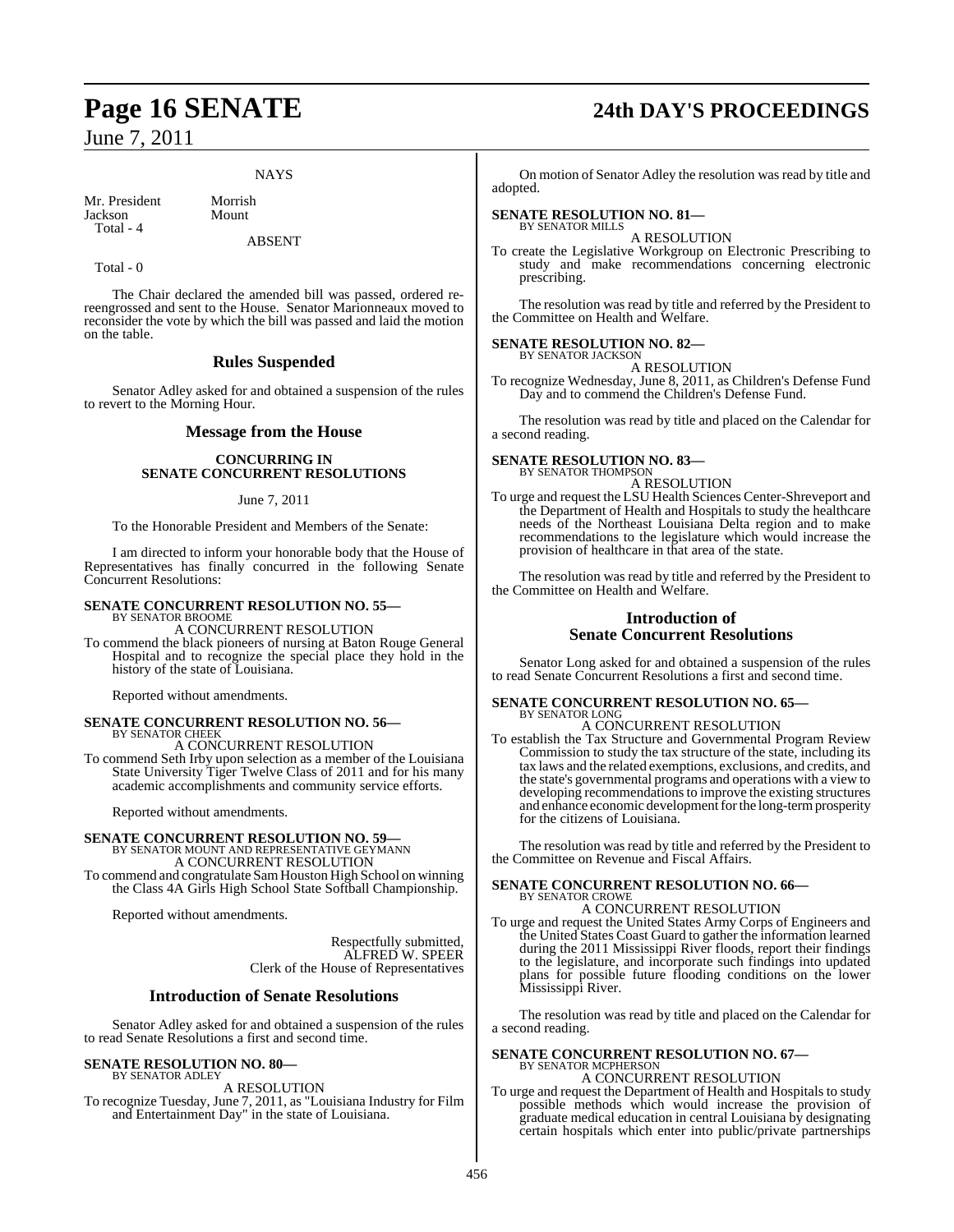## **24th DAY'S PROCEEDINGS Page 17 SENATE**

with Huey P. Long Medical Center as major teaching hospitals for purposes of Medicaid reimbursement.

The concurrent resolution was read by title. Senator McPherson moved to adopt the Senate Concurrent Resolution.

### **ROLL CALL**

The roll was called with the following result:

### YEAS

| Mr. President<br>Adley<br>Alario<br>Amedee<br>Appel<br><b>Broome</b><br>Crowe<br>Donahue<br>Dorsey<br>Erdey | Heitmeier<br>Jackson<br>Kostelka<br>LaFleur<br>Long<br>Marionneaux<br>Martiny<br>McPherson<br>Michot<br>Mills | Murray<br><b>Nevers</b><br>Peterson<br>Ouinn<br>Riser<br>Shaw<br>Smith<br><b>Thompson</b><br>Walsworth<br>Willard-Lewis |
|-------------------------------------------------------------------------------------------------------------|---------------------------------------------------------------------------------------------------------------|-------------------------------------------------------------------------------------------------------------------------|
| Gautreaux<br>Guillory<br>Total - 34                                                                         | Morrish<br>Mount<br><b>NAYS</b>                                                                               |                                                                                                                         |
| Total - 0                                                                                                   |                                                                                                               |                                                                                                                         |

### ABSENT

| Chabert    | Claitor | Perry |
|------------|---------|-------|
| Cheek      | Morrell |       |
| Total $-5$ |         |       |

The Chair declared the Senate adopted the Senate Concurrent Resolution and ordered it sent to the House.

## **Senate Concurrent Resolutions on Second Reading**

**SENATE CONCURRENT RESOLUTION NO. 62—** BY SENATORS GAUTREAUX, BROOME, CHAISSON, CHEEK, DORSEY, JACKSON, LAFLEUR, LONG, MARIONNEAUX, MCPHERSON, MILLS, MORRISH, MOUNT, MURRAY, NEVERS, PERRY, PETERSON, THOMPSON AND WILLARD-LEWIS A CONCURRENT RESOLUTION

To express the intent of the legislature to provide comprehensive,

affordable life and health benefits for current and retired public employees and their family members through the operation of the Office of Group Benefits.

The concurrent resolution was read by title. Senator Gautreaux moved to adopt the Senate Concurrent Resolution.

### **ROLL CALL**

The roll was called with the following result:

### YEAS

| Mr. President |
|---------------|
| Adley         |
| Alario        |
| Amedee        |
| <b>Broome</b> |
| Dorsey        |
| Erdey         |
| Gautreaux     |
| Guillory      |
| Total - 26    |
|               |

Heitmeier Mount<br>
Jackson Murray Jackson Murray<br>Kostelka Nevers Kostelka Nevers<br>LaFleur Peterson LaFleur Peters<br>Long Shaw Broome Long Shaw Martiny Smith<br>
McPherson Thompson McPherson<br>Mills Morrish

**NAYS** 

Willard-Lewis

Total - 0

June 7, 2011

### ABSENT

Appel Donahue Quinn<br>Chabert Marionneaux Riser Present<br>Chabert Marionneaux<br>Cheek Michot Claitor Morrell<br>Crowe Perry Crowe Total - 13

Walsworth

The Chair declared the Senate adopted the Senate Concurrent Resolution and ordered it sent to the House.

### **Rules Suspended**

Senator LaFleur asked for and obtained a suspension of the rules to recommit a bill.

## **HOUSE BILL NO. 361—** BY REPRESENTATIVE ROY

AN ACT

To amend and reenact R.S.  $32:398(K)(1)(a)$ , relative to accident reports; to provide for a definition of a news-gathering organization; and to provide for related matters.

Senator LaFleur moved to recommit the bill from the Committee on Judiciary A to the Committee on Judiciary B.

Without objection, so ordered.

### **Reports of Committees**

The following reports of committees were received and read:

### **REPORT OF COMMITTEE ON**

### **JUDICIARY A**

Senator Julie Quinn, Chairman on behalf of the Committee on Judiciary A, submitted the following report:

### June 7, 2011

To the President and Members of the Senate:

I am directed by your Committee on Judiciary A to submit the following report:

## **HOUSE CONCURRENT RESOLUTION NO. 45—** BY REPRESENTATIVES DOERGE AND STIAES

A CONCURRENT RESOLUTION

To establish a study committee to study all aspects of notary education, applications, and examinations, and to develop recommendations and a plan of implementation relative to standards for notary education, applications, and examinations.

Reported with amendments.

**HOUSE BILL NO. 4—** BY REPRESENTATIVE MONTOUCET AN ACT

To enact R.S. 15:255(O), relative to witness fees to off-duty law enforcement officers in the City Court of Crowley; to authorize the city of Crowley to adopt an ordinance to use surplus fees in the fund to equip the police department of the city of Crowley; and to provide for related matters.

Reported favorably.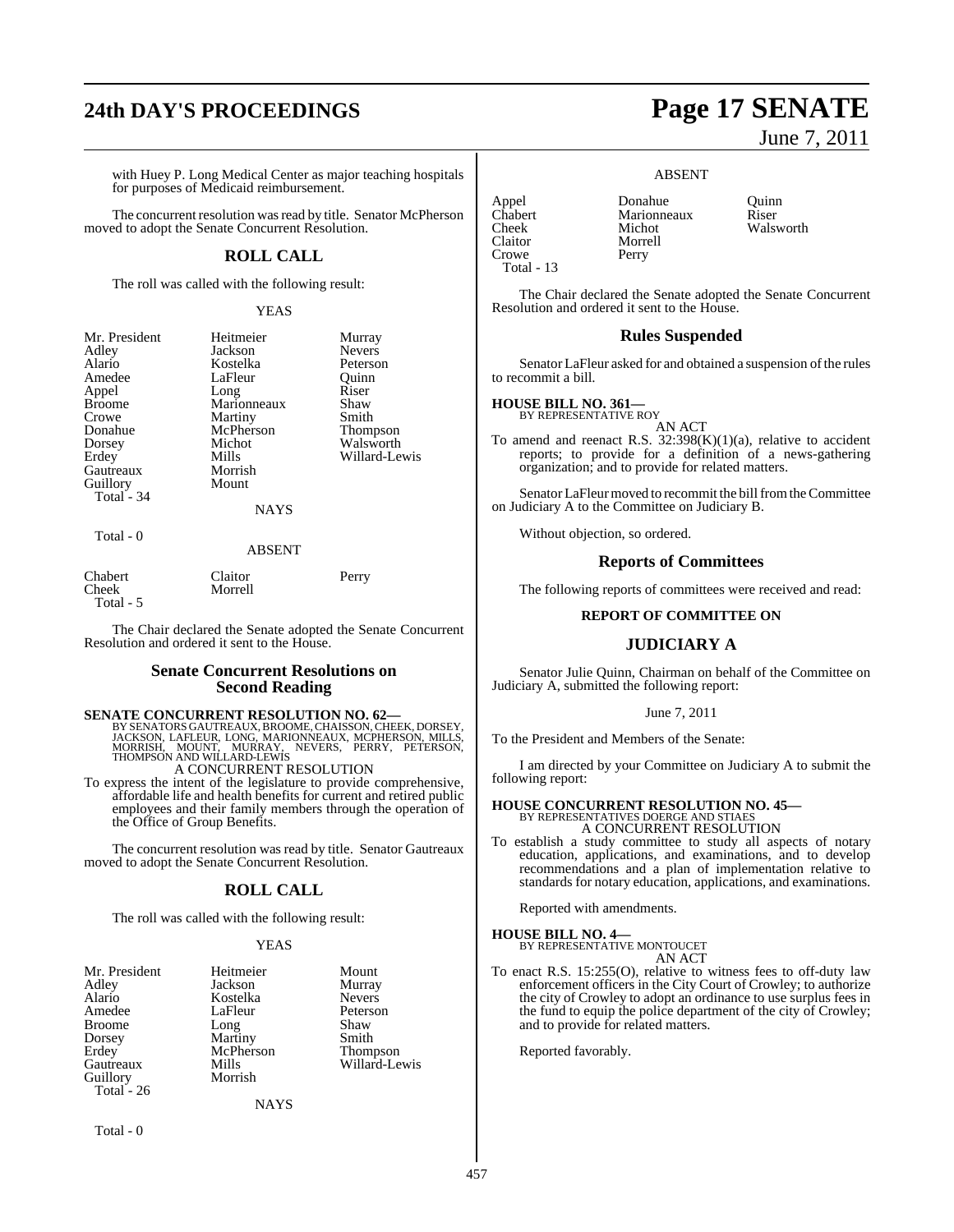## **HOUSE BILL NO. 85—**

BY REPRESENTATIVE KLECKLEY AN ACT

To enact R.S. 22:513.1, relative to title insurance; to require identifying information on acts transferring an interest in residential property; to provide immunity from liability under certain circumstances; and to provide for related matters.

Reported favorably.

**HOUSE BILL NO. 94—** BY REPRESENTATIVESKATZ, ABRAMSON,BARROW, DOERGE, HILL, MICHAELJACKSON,JOHNSON, LABRUZZO, LEBAS, NOWLIN, SIMON, AND WILLMOTT AN ACT

To amend and reenact R.S. 33:1563(H), R.S. 43:34, and R.S. 46:1431(A) and (C)(3), relative to the Missing and Exploited Children Information Clearinghouse of this state; to provide for administrative authority; to authorize the promulgation of rules; and to provide for related matters.

Reported favorably.

## **HOUSE BILL NO. 176—** BY REPRESENTATIVE ARMES

AN ACT

To enact R.S. 13:2112.1, relative to the City Court of Leesville; to provide for an additional fee for the office of the marshal to collect for service of process in traffic and criminal matters; to provide for deposit, use, and audit of the funds; and to provide for related matters.

Reported favorably.

**HOUSE BILL NO. 184—** BY REPRESENTATIVE HILL

AN ACT

To amend and reenact R.S. 3:4278.1(A), (B), (C), and (D), relative to timber theft; to provide for the recovery of treble damages by co-owners or co-heirs of timber; and to provide for related matters.

Reported with amendments.

### **HOUSE BILL NO. 227—** BY REPRESENTATIVES THIBAUT, GREENE, AND HARDY AN ACT

To enact R.S. 9:1123.113, relative to condominiums; to require condominium associations to maintain a fidelity bond; to provide for a coverage amount; to establish a minimum coverage amount; to provide for compliance through a managing agent who maintains a bond; to require proof of the bond to be maintained on the premises of the condominium; to require inspection of the proof upon request; to require written or electronic notice of the bond; and to provide for related matters.

Reported favorably.

# **HOUSE BILL NO. 237—** BY REPRESENTATIVE GALLOT

AN ACT

To amend and reenact Code of Civil Procedure Article 4843(E) and (H), relative to the jurisdictional amount in dispute for city courts; to increase the jurisdictional amount in dispute for the City Court of Ruston; and to provide for related matters.

Reported favorably.

### **HOUSE BILL NO. 270—** BY REPRESENTATIVE DANAHAY

AN ACT

To amend and reenact R.S. 13:783(F)(3), relative to clerks of court; to provide for insurance coverage for clerks of court upon retirement; to provide for the payment of costs; to provide for a

qualifying minimum term of employment; and to provide for related matters.

Reported favorably.

**HOUSE BILL NO. 358—** BY REPRESENTATIVES GREENE, ABRAMSON, AND LOPINTO AND SENATOR QUINN

AN ACT

To enact R.S. 9:2800.22, relative to limitations of liability; to provide a limitation of liability for schools who enter into recreational joint-use agreements; to require insurance; to provide definitions; and to provide for related matters.

Reported with amendments.

### **HOUSE BILL NO. 445—** BY REPRESENTATIVES CHANEY AND LOPINTO AN ACT

To enact R.S. 6:966.1(E), relative to notices of repossession; to dispense with notice requirements for certain parties involved in secured transactions; and to provide for related matters.

Reported with amendments.

Respectfully submitted, JULIE QUINN Chairman

### **REPORT OF COMMITTEE ON**

### **JUDICIARY B**

Senator Daniel R. Martiny, Chairman on behalf of the Committee on Judiciary B, submitted the following report:

June 7, 2011

To the President and Members of the Senate:

I am directed by your Committee on Judiciary B to submit the following report:

### **HOUSE CONCURRENT RESOLUTION NO. 120—** BY REPRESENTATIVE WHITE A CONCURRENT RESOLUTION

To urge and request the Juvenile Justice Reform Act Implementation  $Commission$  to commission a study to assess the current state of the juvenile justice system, to evaluate the improvements made to the system in the preceding five years, to issue recommendations for a five-year plan for juvenile justice reform, and to submit a report of its findings and recommendations to the legislature no later than thirty days prior to the convening of the 2013 Regular Session of the Legislature of Louisiana.

Reported favorably.

### **HOUSE BILL NO. 12—**

BY REPRESENTATIVES TEMPLET, ARNOLD, AUBERT, BALDONE, BILLIOT, BROSSETT, HENRY BURNS, CHANDLER, CHANEY,<br>BILLIOT, BROSSETT, HENRY BURNS, CHANDLER, CHANDY<br>CONNICK, DANAHAY, DIXON, EDWARDS, FANNIN, GEYMANN,<br>GISCLAIR, GREENE, H AN ACT

To amend and reenact R.S. 40:964 (Schedule I)(E)(introductory paragraph), to enact R.S. 40:964(Schedule I)(E)(8) and (9) and  $(F)$ , and to repeal R.S. 40:964(Schedule I) $(C)(32)$ , relative to synthetic controlled dangerous substances; to add certain synthetic substances to Schedule I; and to provide for related matters.

Reported favorably.

# **Page 18 SENATE 24th DAY'S PROCEEDINGS**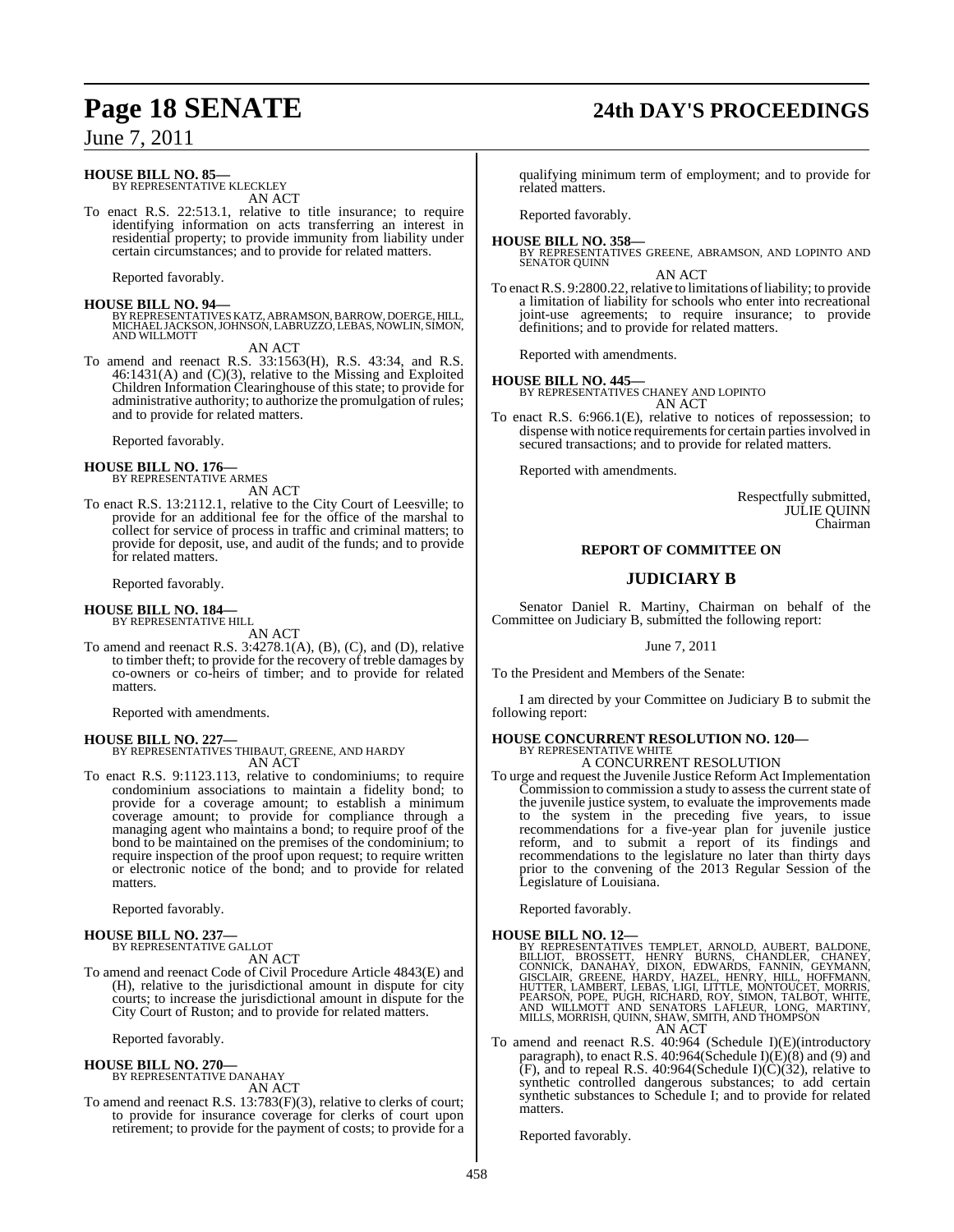# **24th DAY'S PROCEEDINGS Page 19 SENATE**

# June 7, 2011

**HOUSE BILL NO. 106—** BY REPRESENTATIVES MORENO, LOPINTO, AND GARY SMITH AN ACT

To amend and reenact Code of Criminal Procedure Article  $894.2(A)$ (introductory paragraph) and  $(3)$ ,  $(B)$ ,  $(C)$ ,  $(E)$ ,  $(H)$ , and (I), relative to criminal sentencing; to provide with respect to home incarceration; to provide for uniform data collection and reporting of home incarceration and electronic monitoring services; to provide for oversight; and to provide for related matters.

Reported with amendments.

### **HOUSE BILL NO. 179—** BY REPRESENTATIVE KATZ

AN ACT

To amend and reenact R.S. 15:1085(D), relative to care and treatment of certain youth placed in nonstate treatment programs; to authorize the Department of Public Safety and Corrections to make certain payments; to provide for care and treatment of certain youth placed on probation or parole; and to provide for related matters.

Reported favorably.

**HOUSE BILL NO. 196—** BY REPRESENTATIVE ROSALIND JONES AN ACT

To amend and reenact R.S. 26:71(A)(introductory paragraph), 76(A)(1), (6), and (7), 79, 88(A) and (B), 89, 271(A)(introductory paragraph), 276(A)(1), (6), and (7), 279,  $285(A)$  and (B),  $904$ , and  $905(A)$  and (C), relative to alcohol permits for high and low alcoholic content and registration certificates and permits for tobacco products; to authorize the commissioner to issue a permit and a registration certificate for two years; to provide for rulemaking; to authorize certain persons to issue permits on a probationary basis; and to provide for related matters.

Reported with amendments.

### **HOUSE BILL NO. 230—** BY REPRESENTATIVE MORENO

AN ACT

To amend and reenact Children's Code Article 876, relative to delinquency proceedings; to provide relative to motions to dismiss a petition; to delete provision which authorizes a dismissal for good cause; and to provide for related matters.

Reported with amendments.

### **HOUSE BILL NO. 234—**

BY REPRESENTATIVE TEMPLET AN ACT

To enact R.S. 26:99.1, 296.1, and 919.1, relative to the regulation of alcohol and tobacco products; to authorize participation at hearings through the use of telecommunications equipment; to provide for rulemaking authority; and to provide for related matters.

Reported favorably.

### **HOUSE BILL NO. 235—**

BY REPRESENTATIVE ABRAMSON AN ACT

To amend and reenact Code of Criminal Procedure Article 775.1, relative to an automatic stay following order of mistrial; to provide that the stay applies to emergency writ applications to the appropriate reviewing courts with appellate jurisdiction, including the Louisiana Supreme Court; and to provide for related matters.

Reported favorably.

### **HOUSE BILL NO. 264—**

BY REPRESENTATIVE WOOTON AN ACT

To enact R.S. 14:112.4, relative to offenses affecting law enforcement; to create the crime of unlawful production, manufacturing, distribution, or possession of unauthorized peace officer badges; to provide for definitions; to provide for criminal penalties; to provide for exceptions; and to provide for related **matters** 

Reported favorably.

### **HOUSE BILL NO. 297—** BY REPRESENTATIVE HENRY BURNS

AN ACT

To enact R.S. 26:792(4), relative to the powers of the commissioner of the office of alcohol and tobacco control; to provide that the commissionershall have the authority to investigate and enforce provisions of alcohol and tobacco control law against unlicensed persons who are engaging in activity which requires the issuance of a permit; and to provide for related matters.

Reported favorably.

**HOUSE BILL NO. 317—** BY REPRESENTATIVE GISCLAIR AN ACT

To amend and reenact R.S. 32:1(1), 24, 194, and 329(F), relative to bicycles operated by peace officers; to afford peace officers operating bicycles the same privileges and duties as peace officers driving vehicles; and to provide for related matters.

Reported favorably.

**HOUSE BILL NO. 339—**

BY REPRESENTATIVE LOPINTO AN ACT

To amend and reenact R.S. 40:971.1(A) and to repeal R.S. 40:617.1, relative to imitation controlled dangerous substances; to prohibit possession with intent to distribute or dispense an imitation controlled dangerous substance; to repeal the crime of distribution of imitation controlled dangerous substances to a person under eighteen; and to provide for related matters.

Reported favorably.

**HOUSE BILL NO. 392—** BY REPRESENTATIVE HAZEL

AN ACT

To amend and reenact R.S. 15:587(F)(1) and 587.1(C)(introductory paragraph) and (1) and to enact R.S.  $15:587.1(J)$ , relative to criminal background checks; to authorize an employer to obtain conviction records for applicants seeking employment; to provide for the taking of fingerprints from prospective employees; to authorize Court Appointed Special Advocate programs to obtain criminal background records for persons considered for involvement with the program; to require the Louisiana Bureau of Criminal Identification and Information to forward fingerprints to the Federal Bureau of Investigation for a national criminal history check; to provide for additional offenses excluding employment in professions with access to children; and to provide for related matters.

Reported favorably.

**HOUSE BILL NO. 415—**

BY REPRESENTATIVE LOPINTO AN ACT

To amend and reenact R.S. 15:574.7(B) and to enact R.S. 15:574.7(C) and Code of Criminal Procedure Article 899.1, relative to probation and parole; to authorize probation and